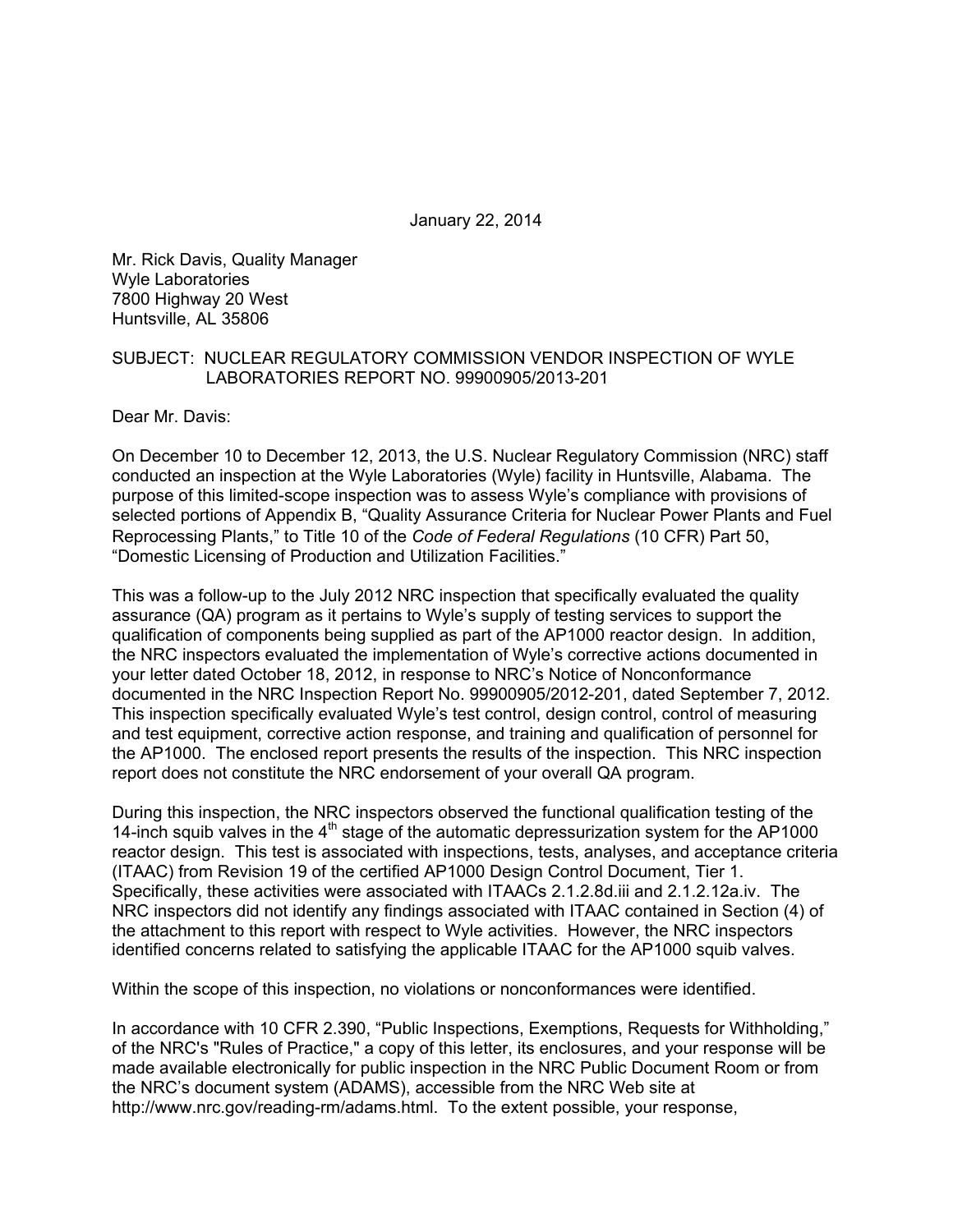#### R. Davis - 2 -

(if applicable), should not include any personal privacy, proprietary, or safeguards information so that it can be made available to the Public without redaction. If personal privacy or proprietary information is necessary to provide an acceptable response, then please provide a bracketed copy of your response that identifies the information that should be protected and a redacted copy of your response that deletes such information. If you request that such material is withheld from public disclosure, you must specifically identify the portions of your response that you seek to have withheld and provide in detail the bases for your claim (e.g., explain why the disclosure of information will create an unwarranted invasion of personal privacy or provide the information required by 10 CFR 2.390(b) to support a request for withholding confidential commercial or financial information). If Safeguards Information is necessary to provide an acceptable response, please provide the level of protection described in 10 CFR 73.21.

Sincerely,

### */RA/*

Edward H. Roach, Chief Mechanical Vendor Inspection Branch Division of Construction Inspection and Operational Programs Office of New Reactors

Docket No.: 99900905

Enclosure:

1. Inspection Report No. 99900905/2013-201 and attachment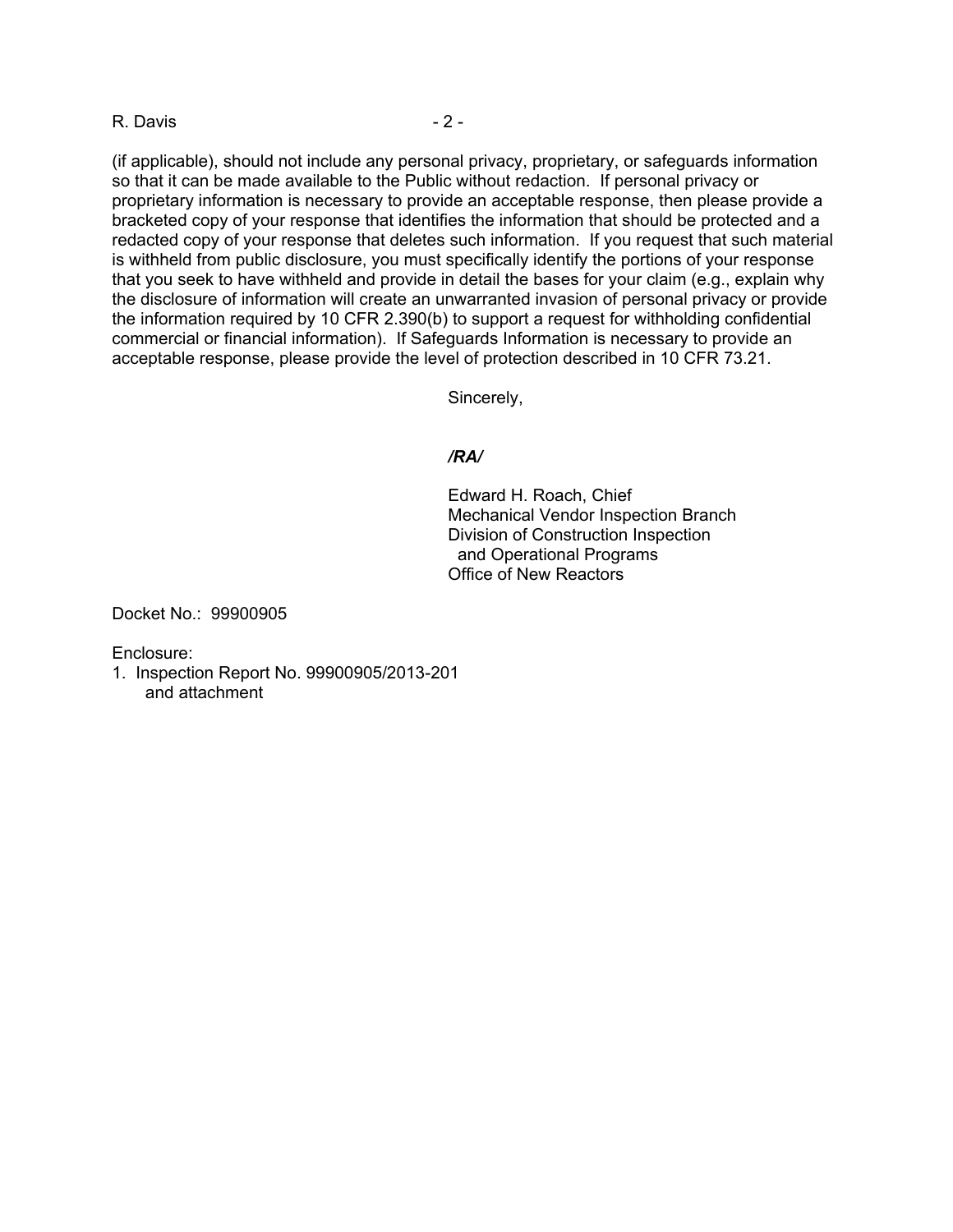#### R. Davis - 2 -

(if applicable), should not include any personal privacy, proprietary, or safeguards information so that it can be made available to the Public without redaction. If personal privacy or proprietary information is necessary to provide an acceptable response, then please provide a bracketed copy of your response that identifies the information that should be protected and a redacted copy of your response that deletes such information. If you request that such material is withheld from public disclosure, you must specifically identify the portions of your response that you seek to have withheld and provide in detail the bases for your claim (e.g., explain why the disclosure of information will create an unwarranted invasion of personal privacy or provide the information required by 10 CFR 2.390(b) to support a request for withholding confidential commercial or financial information). If Safeguards Information is necessary to provide an acceptable response, please provide the level of protection described in 10 CFR 73.21.

Sincerely,

#### */RA/*

Edward H. Roach, Chief Mechanical Vendor Inspection Branch Division of Construction Inspection and Operational Programs Office of New Reactors

Docket No.: 99900905

Enclosure:

1. Inspection Report No. 99900905/2013-201 and attachment

#### **DISTRIBUTION**

ASakadales rick.davis@wylelabs.com

# **ADAMS ACCESSION No.:** ML14016A447 NRO-002

|                      | <b>∥ OFFICE ∣</b> NRO/DCIP/MVIB | R-II/DCI/CIB3 | NRO/DE/MEB  | NRO/DCIP/MVIB |  |
|----------------------|---------------------------------|---------------|-------------|---------------|--|
| <b>NAME</b>          | MAnderson                       | TSteadham     | TScarbrough | ERoach        |  |
| 'I DATE              | 01/16/2014                      | 01/16/2014    | 01/16/2014  | 01/22/2014    |  |
| AFFIAIAL BEAARD AABV |                                 |               |             |               |  |

## **OFFICIAL RECORD COPY**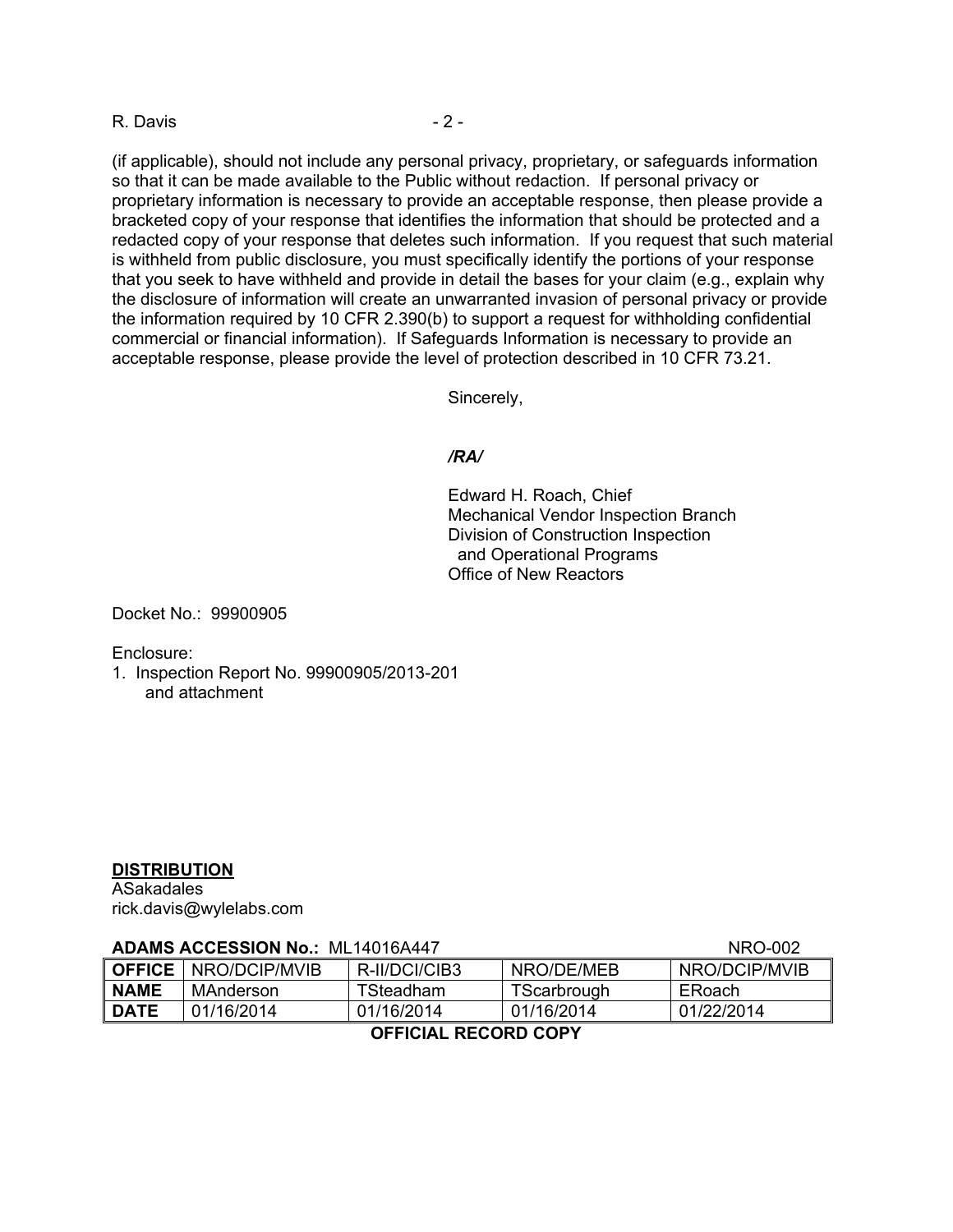#### **U.S. NUCLEAR REGULATORY COMMISSION OFFICE OF NEW REACTORS DIVISION OF CONSTRUCTION INSPECTION & OPERATIONAL PROGRAMS VENDOR INSPECTION REPORT**

| Docket No.:                       | 99900905                                                                                                                                                                                                                                                                                                                                                                                          |                                              |             |
|-----------------------------------|---------------------------------------------------------------------------------------------------------------------------------------------------------------------------------------------------------------------------------------------------------------------------------------------------------------------------------------------------------------------------------------------------|----------------------------------------------|-------------|
| Report No.:                       | 99900905/2013-201                                                                                                                                                                                                                                                                                                                                                                                 |                                              |             |
| Vendor:                           | <b>Wyle Laboratories</b><br>7800 Highway 20 West<br>Huntsville, Alabama 35806                                                                                                                                                                                                                                                                                                                     |                                              |             |
| <b>Vendor Contact:</b>            | Mr. Rick Davis, Quality Manager<br>416-716-4483<br>rick.davis@wylelabs.com                                                                                                                                                                                                                                                                                                                        |                                              |             |
| <b>Nuclear Industry Activity:</b> | Wyle Laboratories performs testing services to support the<br>seismic, environmental, and functional qualification of<br>safety-related components currently being supplied as part of the<br>Westinghouse AP1000 design. Wyle Laboratories also performs<br>testing services for NRC licensees and vendors that supply<br>safety-related replacement components to U.S. nuclear power<br>plants. |                                              |             |
| <b>Inspection Dates:</b>          | December 10-12, 2013                                                                                                                                                                                                                                                                                                                                                                              |                                              |             |
| NRC inspectors:                   | Raju Patel<br>Tim Steadham<br>Thomas Scarbrough                                                                                                                                                                                                                                                                                                                                                   | NRO/DCIP/MVIB<br>R-II/DCI/CIB3<br>NRO/DE/MEB | Team Leader |
| Approved:                         | Edward H. Roach, Chief<br>Mechanical Vendor Inspection Branch<br>Division of Construction Inspection & Operational Programs<br><b>Office of New Reactors</b>                                                                                                                                                                                                                                      |                                              |             |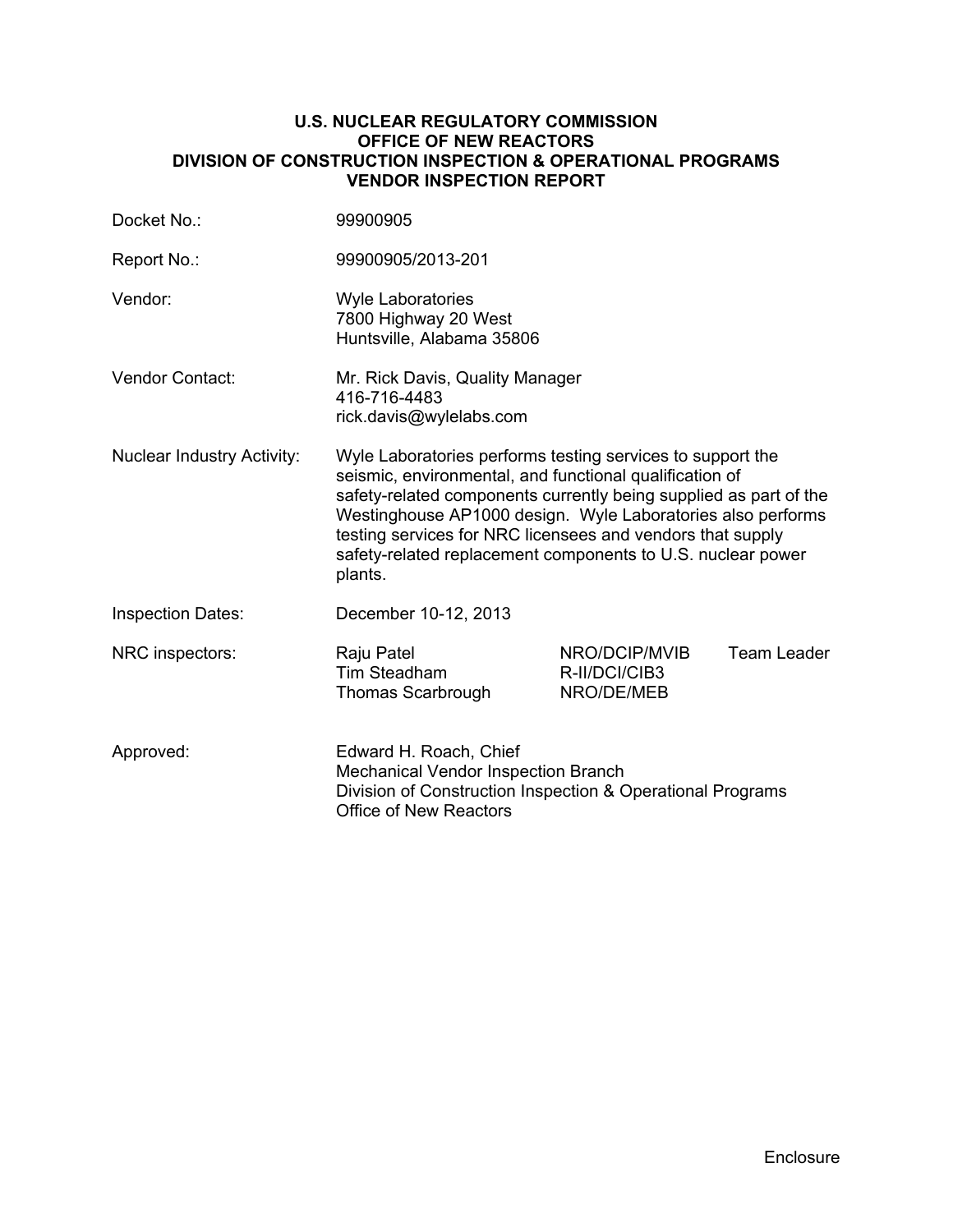## **EXECUTIVE SUMMARY**

#### Wyle Laboratories 99900905/2013-201

The U. S. Nuclear Regulatory Commission (NRC) staff conducted this limited scope vendor inspection to verify that the Wyle Laboratories, (Wyle), implemented an adequate quality assurance program that complies with the requirements of Appendix B, "Quality Assurance Criteria for Nuclear Power Plants and Fuel Reprocessing Plants," to Title 10 of the *Code of Federal Regulations* (10 CFR) Part 50, "Domestic Licensing of Production and Utilization Facilities." This inspection specifically evaluated Wyle's corrective actions in relation to NRC Inspection Report (IR) 99900905/2012-201. The NRC inspectors reviewed test control, control of measuring and test equipment, corrective actions, and training and qualification of personnel at Wyle specific to the functional qualification testing of the 14-inch squib valves in the 4<sup>th</sup> stage of the automatic depressurization system (ADS) of the Westinghouse Electric Corporation (WEC) AP1000 reactor design. The NRC conducted this inspection at Wyle's facility in Huntsville, AL.

The following regulations served as the bases for this NRC inspection:

• Appendix B to 10 CFR Part 50

The NRC inspectors used Inspection Procedure (IP) 43002, "Routine Inspections of Nuclear Vendors," dated July 15, 2013, IP 35034, "Design Certification Testing Inspection," dated January 27, 2010, and IP 65001.E, "Inspection of the ITAAC-Related Qualification Program," dated August 19, 2008.

The results of the inspection are summarized below.

## Test Control

The NRC inspection team observed the functional test of the AP1000  $4<sup>th</sup>$  stage ADS 14-inch squib valve at Wyle associated with inspections, tests, analyses, and acceptance criteria (ITAAC) in the certified AP1000 DCD, Tier 1, incorporated in the combined licenses of Vogtle Electric Generating Plant, Units 3 and 4, and Virgil C. Summer Nuclear Station, Units 2 and 3. The inspection team concluded that the 14-inch Squib Valve Flow Test Explosive Charge and the 14-inch Squib Valve Flow Test were performed in according to qualification test specifications. Preliminary test results indicated that the test(s) were successful. At the time of the inspection, a detailed evaluation of the valve test results and internal inspection of the valve and actuator with independent quality assurance verification by Wyle and WEC had not yet been performed to determine the applicability of the test results in supporting completion of ITAAC 2.1.2.12a.iv. The NRC inspectors observed the Post-Test Shear Cap Flow Area and found that the measurement of the valve flow area following the test did not appear to meet the requirement in ITAAC 2.1.2.8d.iii. No findings of significance related to Wyle test control activities were identified. However, as previously identified in NRC IR 99900080-2012-201, dated June 6, 2012, an observation related to satisfying the applicable ITAAC for the AP1000 ADS squib valves still exists.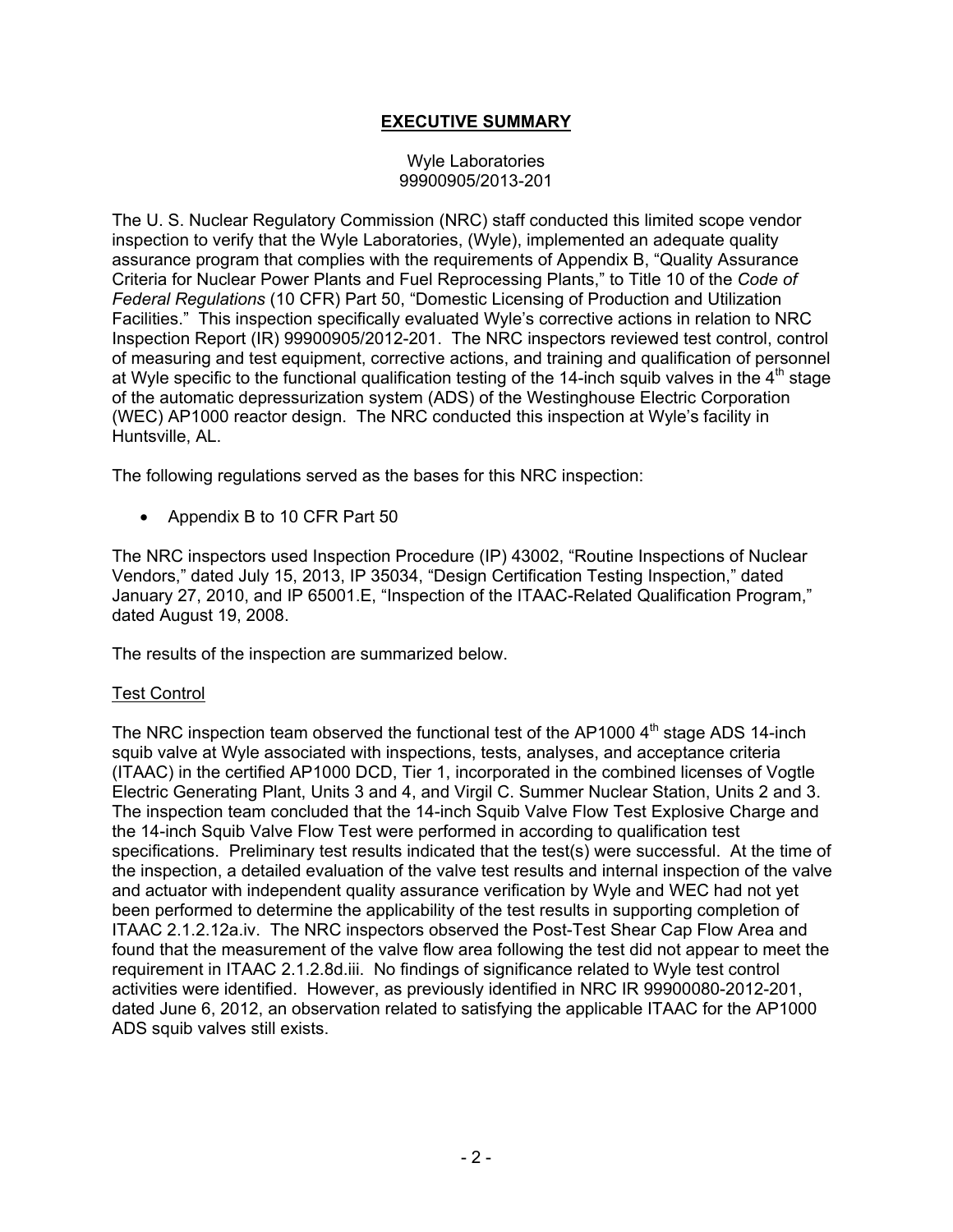### Control of Testing Equipment

The NRC inspectors concluded that Wyle's control of test equipment were adequate to meet the requirements of Criterion XII, "Control of Measuring and Test Equipment," of Appendix B to 10 CFR Part 50. No findings of significance were identified.

#### Implementation of Corrective Actions

The NRC inspectors concluded that Wyle's corrective actions in response to the four Notices of Nonconformance from IR 9990905/2012-201, 9990905/2012-202, 9990905/2012-2019990905/2012-202, 9990905/2012-204 were adequate. No findings of significance were identified.

### Training and Qualification of Personnel

The NRC inspectors concluded the qualification records included the necessary education, on-the-job training, examinations and annual vision examination for specific method and level for which the individual was qualified, and that the records were current. No findings of significance were identified.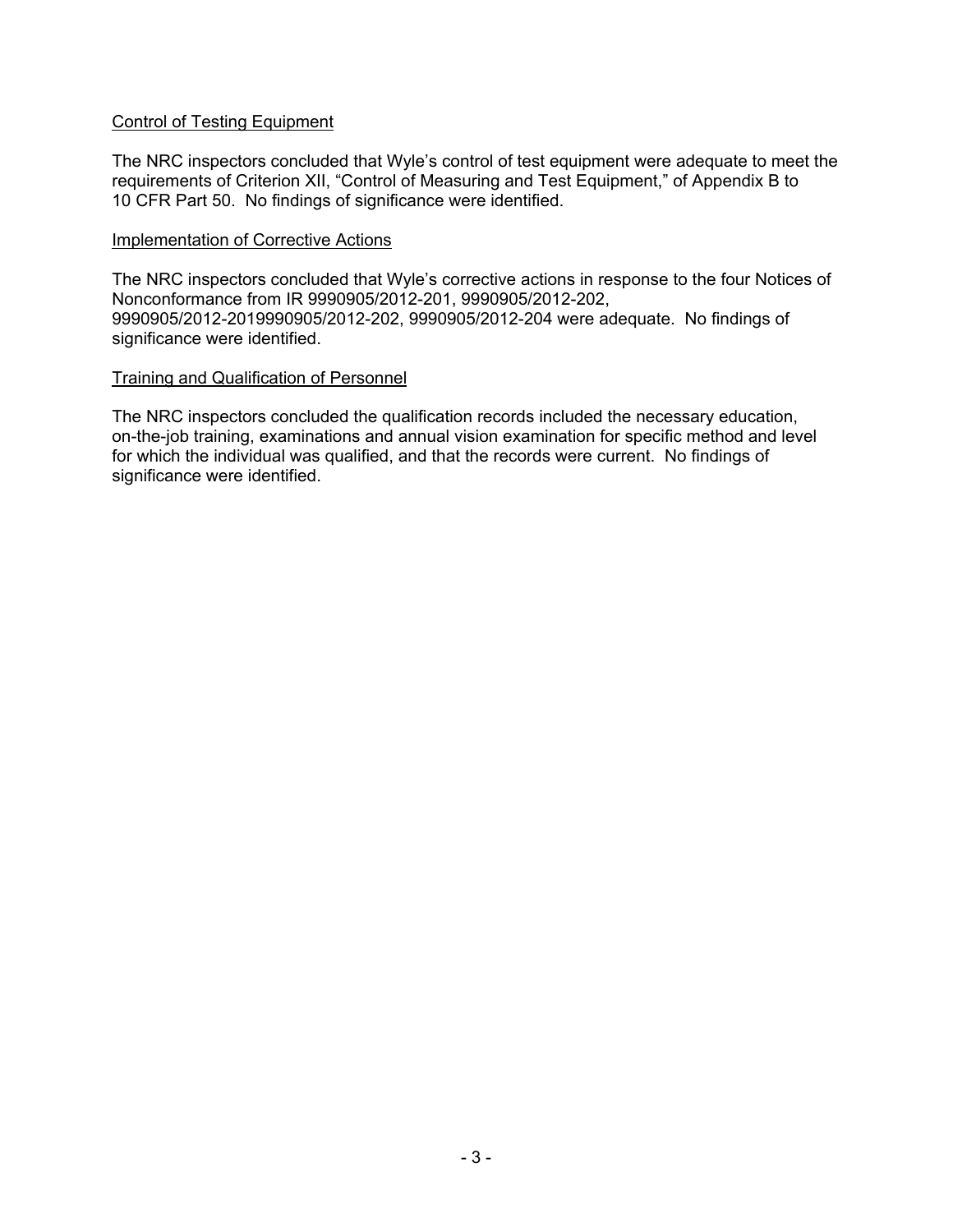# **REPORT DETAILS**

## **1. Test Control**

## a. Inspection Scope

As a follow-up to the Nuclear Regulatory Commission (NRC) inspection at Wyle in July 2012, the NRC inspectors reviewed qualification plans, test procedures, test setup, test data, and test reports to ensure that applicable NRC regulations, applicable inspections, tests, analyses, and acceptance criteria (ITAAC), and Westinghouse Electric Corporation (WEC) requirements and documents were being adequately addressed for the QME-1 functional qualification testing of the AP1000 14-inch squib valves. The NRC inspectors reviewed Wyle's test logs for the 14-inch squib valve flow test, receipt inspection documentation, and calibration records for the instrumentation used during the testing, and observed the 14-inch full-flow functional qualification testing. The NRC inspectors reviewed Wyle's WLTP56415, "Qualification Plan for QME-1-2007 Qualification of 8" & 14" Squib Valve for Westinghouse Electric," Revision A, dated July 29, 2013, and Wyle's test procedure WTP57622-02, "QME-1 Testing of a 14"-2500# Squib Valve," Revision A, dated December 4, 2013, for consistency with the requirements specified in WEC qualification test plan APP-PV70-VPH-001, and the American Society of Mechanical Engineers (ASME) Standard QME-1-2007. The NRC inspectors reviewed WEC APP-PV70-VPH-001, "AP1000 Squib Valve Equipment Qualification Test Plan," Revision 3, dated October 10, 2013 and found that the qualification program includes functional testing of the actuators and valves per ASME QME-1-2007. The NRC inspectors reviewed the QME-1 functional qualification testing of the 14-inch squib valve, as described in WEC Purchase Order Number (No.) 4500312838 (through Change Notice 8), dated December 3, 2013.

## Test Configuration

The NRC inspectors performed walk-downs of the test setup (including the control room) for actuation and flow testing of the 14-inch automatic depressurization system (ADS) squib valve to verify that the (1) test configuration was consistent with the test plans and procedures, (2) test activities were consistent with written instructions, and (3) personnel were knowledgeable of the test requirements. The NRC inspectors observed that there was adequate straight pipe upstream and downstream of the flow meter to obtain accurate results. The piping arrangement for the test included a fluid trap prior to the squib valve similar to the arrangement planned for the as-built configuration of the AP1000 plant. The NRC inspectors also reviewed location of the pressure and temperature sensors on the test piping and valve. The NRC inspectors observed that the test setup for the 14-inch squib valve was not designed to model the mounting arrangement when installed in the plant; however, WEC indicated that the firing load and fluid reaction load will be addressed as part of the piping analysis. The NRC inspectors found that the test set-up and design at Wyle appropriately modeled the postulated accident conditions for the valve.

## 14-inch Squib Valve Explosive Charge

During the inspection at Wyle in July 2012, the NRC inspectors reviewed the Wyle program developed to demonstrate qualification of the squib valve explosive actuator assemblies, in preparation for the AP1000 14-inch squib valve flow test planned at that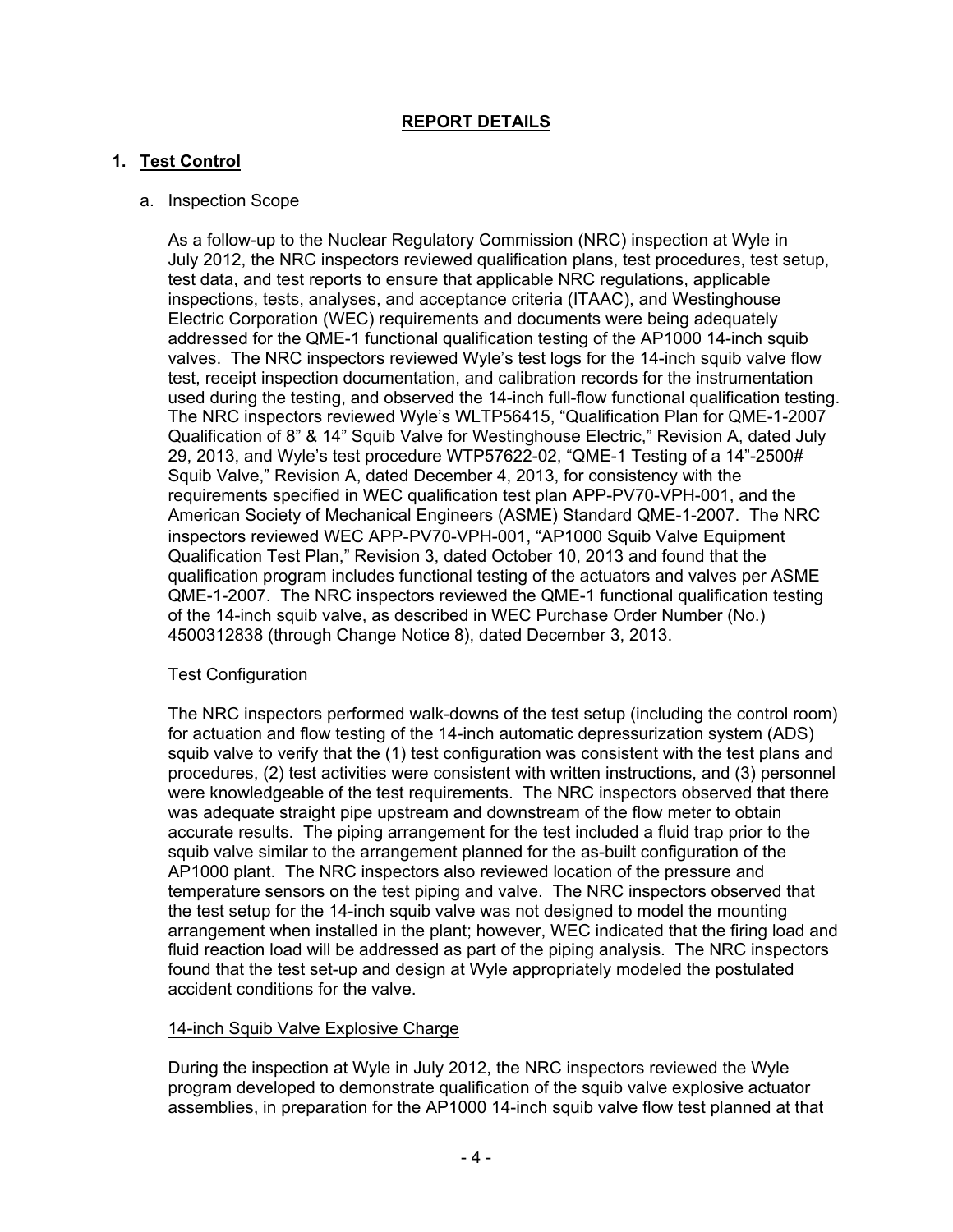time. During this inspection, the NRC inspectors observed that the cartridge installed in the AP1000 14-inch squib valve was properly identified and contained an explosive charge equivalent to 80% of full loading. The NRC inspectors further reviewed the manufacturer of the squib valves (WEC subcontractor, SPX Copes Vulcan (SPX)), Quality Assurance (QA) records: i) Certification of Cartridge Loading, dated December 11, 2013, that specified the cartridge part number, charge serial number, and applicable explosive charge mass; ii) SPX drawing D-400967, "14-inch ADS Squib Valve Cartridge Housing Assembly," Revision 9, dated June 7, 2011, with specific required explosive charge mass; and iii) the 14-inch ADS Squib Valve Cartridge Assembly Data Package, that included the certificate of conformance and associated commercial-grade dedication documents for the valve assembly. Further, the NRC inspectors reviewed a copy of the data sheet from Universal Propulsion Company (UPCO), the explosive charge manufacturer, to verify the specific cartridge part number and serial numbers with the explosive charge mass. The NRC inspectors then reviewed a photograph provided by Wyle of the cartridge housing assembly affixed to the 14-inch squib valve that showed the part number and the serial number of the explosive charge, and observed that they matched with the part number and the serial number of the explosive charge in the SPX data sheet and Certificate of Cartridge Loading.

Based on its review of documents for the cartridge housing assembly, the NRC inspectors determined that the cartridge housing assembly was an 80% loaded cartridge in accordance with the qualification test specification, and that Wyle had verified the installation of the cartridge with the proper explosive charge mass.

### Functional Test Activities

The NRC inspectors observed pre-test activities and associated records to verify that the displayed calibrated unit parameters for pressure and temperature were within required tolerances displayed on the data acquisition system. The NRC inspectors observed Wyle personnel performing signal integrity verification activities, including input/output continuity checks on test instruments on the test fixture. The NRC inspectors observed Wyle's use of turbine control system (TCS) for Windows data acquisition software as part of the pre-test activities. The NRC inspectors observed the Wyle control room operator and technicians in the field enter input values and observed them verify readings consistent with test requirements in Appendix H, Functional Testing Test Setup, Table 4 of the Wyle qualification plan.

## 14-inch Squib Valve Flow Test

The NRC inspectors observed the flow test of the AP1000 14-inch squib valve in support of its functional qualification using the ASME QME-1-2007 standard to satisfy ITAAC 2.1.2.12a.iv. The NRC inspectors observed that the flow test was conducted using calibrated equipment that was traceable to known standards and within their calibration frequency and range of use. The NRC inspectors found that the preliminary test results indicated that the valve opened upon initiation of the squib valve actuation signal in an acceptable time period, and allowed flow that met the acceptance criteria at the system temperature and pressure specified in Wyle test procedure WTP57622-02 consistent with the WEC qualification test plan APP-PV70-VPH-001. The NRC inspectors visually inspected the actuated valve and found no adverse effects from the valve actuation and resulting steam flow. In addition, the NRC inspectors observed that all bolting and lock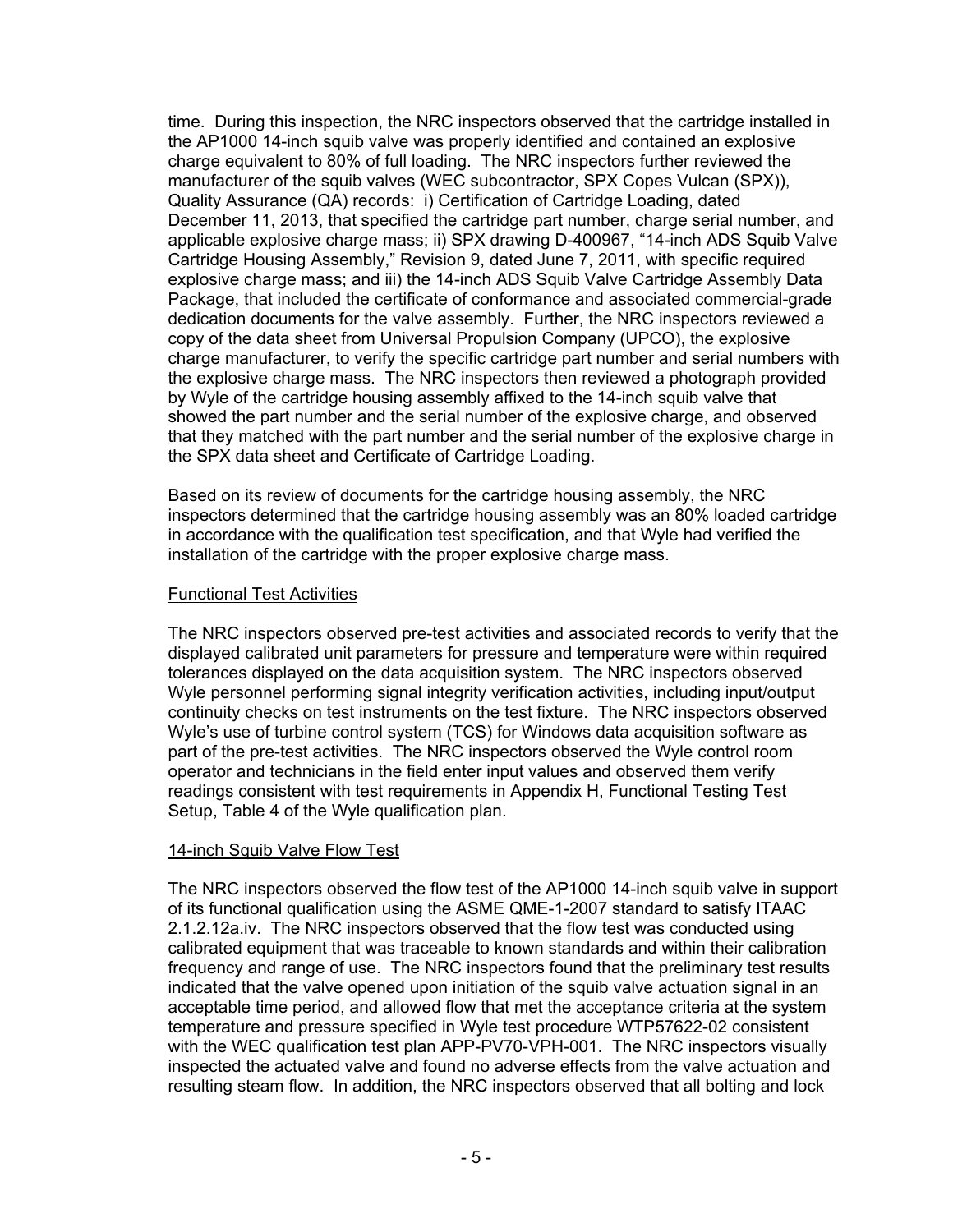wires were in place and that no significant galling or damage could be observed in the valve's assembled condition.

## Post-Test Shear Cap Flow Area

Following the flow test, the NRC inspectors observed that the end of the shear cap had been removed cleanly by the piston upon valve actuation. However, the NRC inspectors noted that the cap opening had a small extended lip around the top half of the shear cap. Upon review of an initial measurement of the post-test shear cap flow area, the NRC inspectors found the vertical diameter to be slightly smaller than the horizontal diameter indicating that the shearing operation had caused the cap to be slightly oval in shape. Wyle then conducted a detailed measurement of the shear cap flow area with QA independent observation. At the conclusion of the inspection, Wyle made precise area measurements using a clay mold of the post-test shear cap flow area.

# Squib Valve End Load Qualification

The NRC inspectors found that Wyle's qualification plan WLTP56415 did not require end load qualification for the AP1000 squib valves by ASME Standard QME-1-2007. ASME QME-1-2007 refers to valves that isolate blowdown flow when discussing end load qualification because the use of valves to open to blow down a reactor coolant system in new plants was not contemplated when ASME QME-1 was prepared. In this instance, the application of ASME QME-1-2007 does not address the unique service requirement for the 14-inch squib valves to blow down the reactor coolant system in the AP1000 reactor to demonstrate their safety-related design-basis capability. As a result of this discussion, Wyle agreed to revise the qualification plan WLTP56415 to specify that end load qualification for the AP1000 squib valves will be addressed by WEC per its equipment qualification methodology. Wyle provided an approved markup of WLTP56415 that is currently undergoing revision with the appropriate reference to the Westinghouse evaluation of end load qualification for the AP1000 squib valves.

## Qualification Plan and Test Procedure

The NRC inspectors reviewed Wyle's WLTP56415, "Qualification Plan for QME-1-2007 Qualification of 8" & 14" Squib Valve for Westinghouse Electric," Revision A, dated July 29, 2013, and Wyle's test procedure WTP57622-02, "QME-1 Testing of a 14"-2500# Squib Valve," Revision A, dated December 4, 2013, for consistency with the requirements specified in WEC qualification test plan APP-PV70-VPH-001, and the ASME Standard QME-1-2007. The NRC inspectors found that Wyle had addressed the specific items related to the 14-inch squib valve flow test identified during the 2012 inspection. The NRC inspectors verified Wyle's qualification plan and test procedure were consistent with the WEC qualification and ASME Standard QME-1-2007 requirements.

# b. Observations and Findings

Based on the preliminary test results and observations, the NRC inspectors found that the AP1000 14-inch squib valve flow test at Wyle was successful such as to allow a detailed evaluation of the test results and internal inspection of the valve and actuator be independently verified by Wyle and WEC in accordance with QA program requirements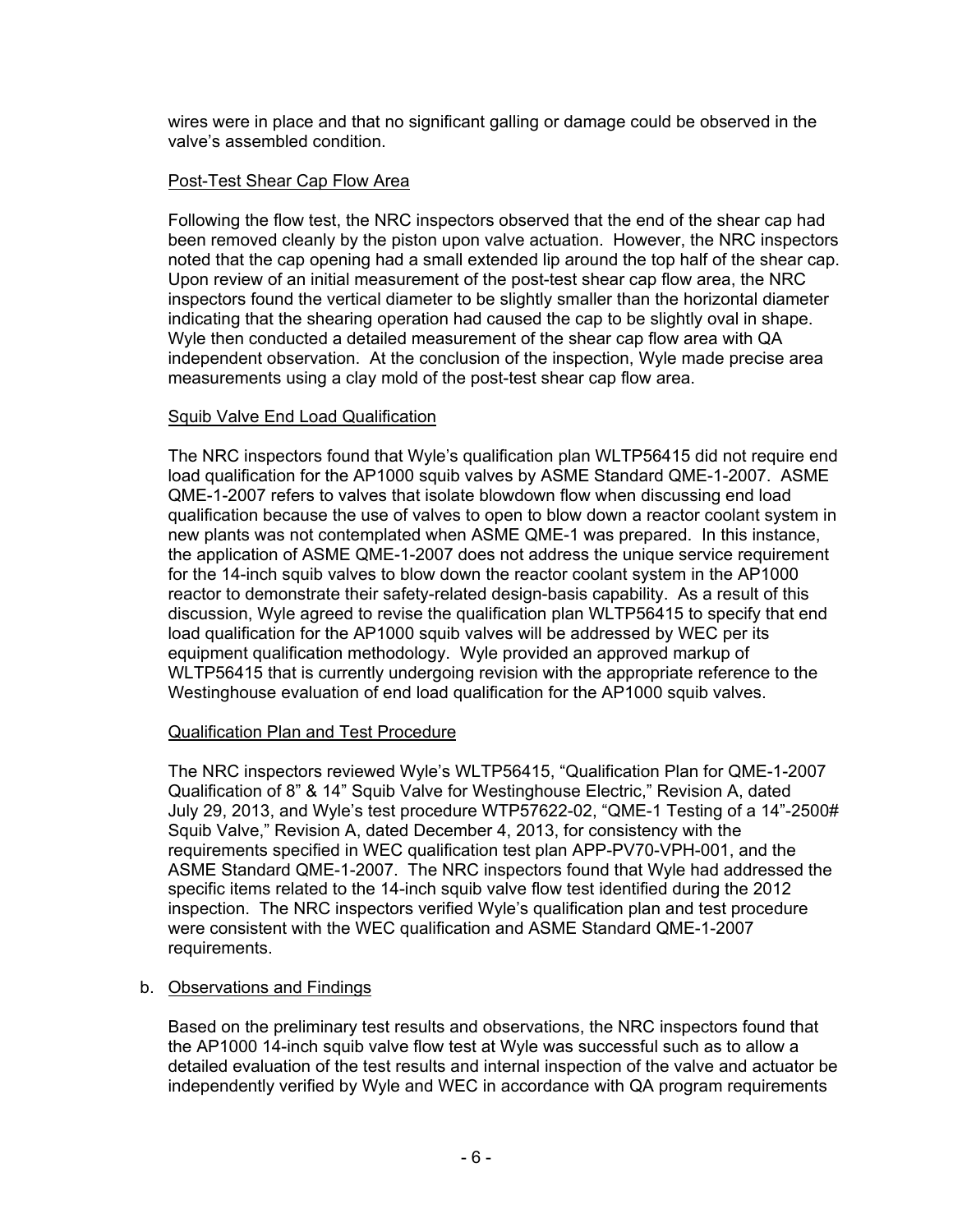to determine the applicability of the test results in supporting completion of ITAAC 2.1.2.12a.iv.

Based on preliminary measurements of the flow area of the AP1000 14-inch squib valve following the test at Wyle, the NRC inspectors performed a calculation of the area of the approximate ellipse of the post-test shear cap flow area, and found that the measured valve flow area did not appear to meet the 67 inch<sup>2</sup> requirement for the  $4<sup>th</sup>$  stage ADS squib valve specified in ITAAC 2.1.2.8d.iii. The NRC inspectors determined that further analysis was needed to determine whether the 67 inch<sup>2</sup> flow area requirements for the  $4<sup>th</sup>$  stage ADS squib valves specified in ITAAC 2.1.2.8d.iii were satisfied.

### c. Conclusions

The NRC inspectors determined that the set-up, design, and performance of the flow test at Wyle appropriately modeled the postulated accident conditions for the AP1000 14-inch squib valve and that Wyle's planning and conducting of the functional qualification test of the 14-inch Squib Valve was consistent with the WEC qualification plan and ASME QME-1-2007 as accepted in RG 1.100 (Revision 3) to demonstrate the design-basis capability of squib valves for use in the AP1000 reactor. The NRC inspectors concluded that Wyle is implementing its test control program in accordance with the regulatory requirements of Criterion XI, "Test Control," of Appendix B to Title 10 of the *Code of Federal Regulations* (10 CFR) Part 50. Based on the samples reviewed, the NRC inspectors determined that Wyle's test control was adequate to meet the requirements committed to in their test control documentation.

Based on the preliminary test results and observations, the NRC inspectors determined that a detailed evaluation of the valve test results and internal inspection of the valve and actuator in accordance with QA program requirements may be implemented in support of completion of ITAAC 2.1.2.12a.iv. However, the NRC inspectors determined that the valve post-test flow area measurements revealed that the 67 in<sup>2</sup> flow area requirements for the  $4<sup>th</sup>$  stage ADS squib valves specified in ITAAC 2.1.2.8d.iii cannot be satisfied without further analysis.

No findings of significance related to Wyle's test control activities were identified.

## **2. Control of Testing Equipment**

#### a. Inspection Scope

The NRC inspectors reviewed policies and procedures associated with the control of the equipment being utilized by Wyle to perform the functional testing of the squib valves to verify compliance with the requirements of Criterion XII, "Control of Measuring and Test Equipment," of Appendix B to 10 CFR Part 50. The NRC inspectors reviewed calibration records for a sample of measurement and test equipment used during the functional qualification testing and discussed the Measuring and Test Equipment (M&TE) program with Wyle's management and technical staff. In addition the NRC inspectors reviewed data acquisition systems, software and hardware configuration control, and software V&V activities.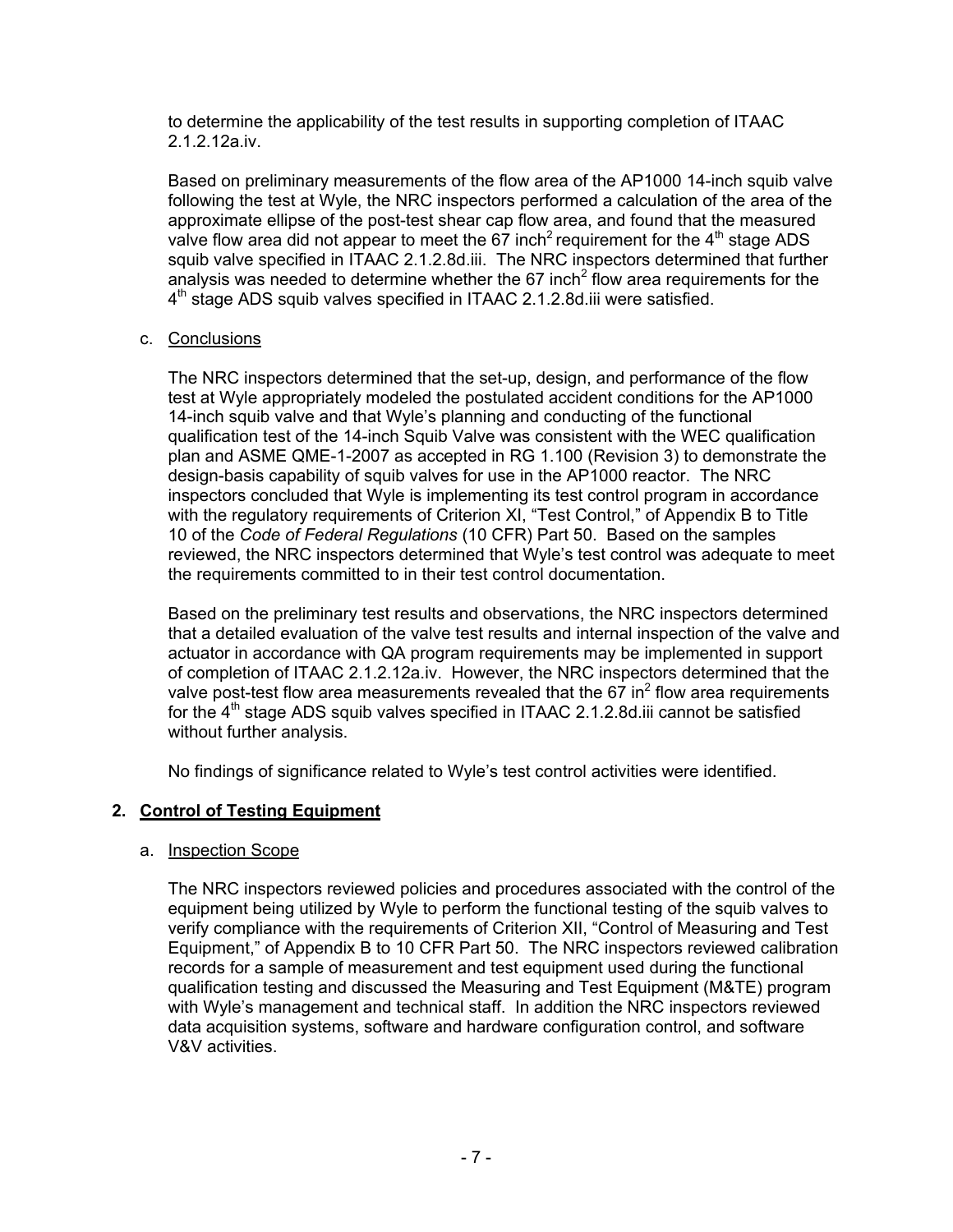## Calibration of Test Equipment

The NRC inspectors reviewed a sample of eight inspection and testing instruments to verify that the equipment was being properly calibrated and controlled. The specific instruments sampled were associated with the functional testing of the 14-inch squib valve. The NRC inspectors confirmed the instruments were calibrated and appropriate for the range of operation for the test. The NRC inspectors reviewed the Wyle Instrument Sheet and confirmed that all equipment was identified, recorded, and verified to be within the calibration frequency and the calibration range. The NRC inspectors confirmed that all test instrumentation was appropriate for the test use and was capable of conducting measurements to the precision required in the test plan.

### Data Acquisition

For the squib valve testing, Wyle used an Optim Electronics MEGADAC data acquisition system and TCS Data Acquisition software. This hardware/software configuration was previously used extensively by Wyle for testing valves and other specimens in their safety-related valve and high-flow test facilities. The configuration consisted of a combination of processors, logic boards, software and associated circuitry. In addition to TCS software, a second commercial software product, DADiSP, was used to perform data tabulation, graphic presentation, and limited data analysis.

The NRC inspectors observed that the Optim Electronics MEGADAC data acquisition system for the high-flow test facility was located in an access controlled air-conditioned enclosure on the test rig. The team verified that the sub-components of the system were adequately labeled and calibration information was present for each piece of equipment. Electronic leads were labeled and routed in such a manner to facilitate ease of identification, access, and maintenance. The team reviewed the calibration records for six Optim MEGADAC unit input cards and confirmed that the calibration data was accurate and the cards were within their calibration period. The team confirmed, through observation of the test configuration setup trial runs, that the system was capable of performing required data acquisition functions in accordance with the test requirements.

#### Software Verification and Validation

The NRC inspectors reviewed the V&V package of DADiSP2002 software "Dedication Report for DADiSP 6.5 Builds 04 and 05," dated January 21, 2013, and noted that it included the validation of macros developed by Wyle for common use based on the "Date Modified," property of the file.

The NRC inspectors reviewed the dedication activities associated with Badger Flowmeter Version 1.02, and confirmed that it was treated as safety-related software and was subject to full software V&V by the Wyle staff consistent with procedure QD III-3. The NRC inspectors confirmed that this software was identified on the most current approved software list, dated October 24, 2013. The NRC inspectors reviewed the software V&V report "Badger Differential Pressure Flowmeter Program Version 1.02," dated July 9, 2012, and confirmed that the V&V activities were consistent with the requirements of QD III-3. These activities included, in part, identification of the functions and calculations required to be verified, methods to be used to perform the verification, and hand calculations to verify calculations produced equivalent results.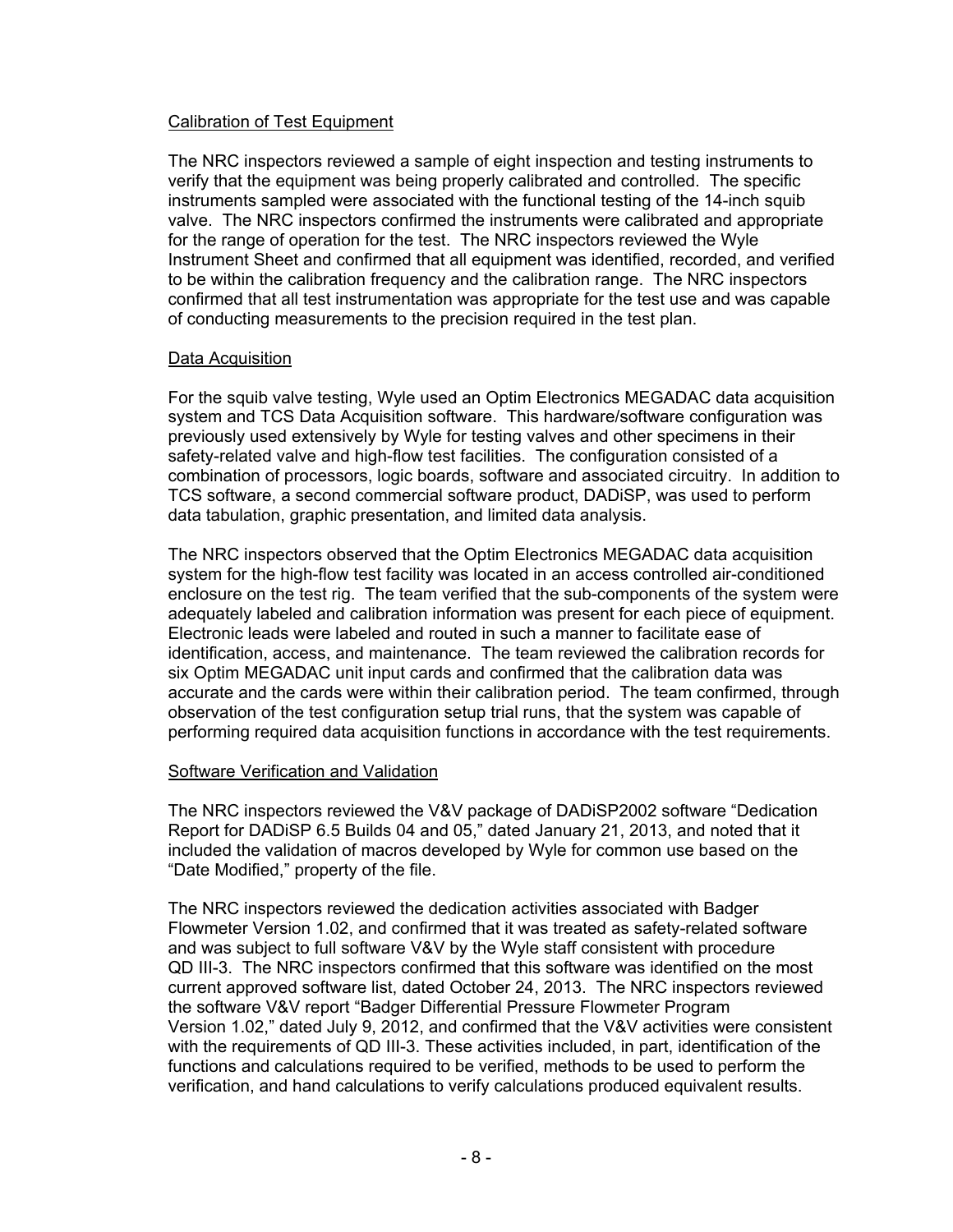Each V&V activity was documented in the test report, and were performed in accordance with the Wyle QA program requirements.

### b. Observations and Findings

No findings of significance were identified.

### c. Conclusions

The NRC inspectors determined that test records were completed as required and that data acquisition set-up activities were performed consistent with the requirements specified in the test procedures. The NRC inspectors concluded that Wyle is implementing its M&TE program in accordance with the regulatory requirements of Criterion XII of Appendix B to 10 CFR Part 50. Based on the limited sample of documents reviewed, the NRC inspectors also determined that Wyle is implementing its policies and procedures associated with the M&TE program. No findings of significance were identified.

## **3. Corrective Action**

### a. Inspection Scope

The NRC inspectors reviewed the implementation of Wyle's follow-up actions in response to NRC Notice of Nonconformance (NON) 99900905/2012-201-01, 99900905/2012-201-02, 99900905/2012-201-03, and 99900905/2012-201-04. The NRC inspectors reviewed the associated Wyle Corrective Action Program Issue Reports and the resultant commitments to implement specific corrective actions. The NRC inspectors reviewed a sampling of procurement documents issued subsequent to implementation of the corrective actions to verify the issues resulting in the NON have not recurred. The NRC inspectors also reviewed procurement documents issued prior to the NRC issuance of the NON, and verified that Wyle's extent of condition review recognized, evaluated, and corrected all similar issues associated with procurement documents, in addition to the specific examples the NRC had identified. The NRC inspectors reviewed procedural changes and training plans that WEC has established as a barrier to prevent recurrence. The attachment to this inspection report lists the documents reviewed by the NRC inspectors.

## NON 99900905/2012-201-01 item 1

The NRC inspectors reviewed the documentation that provided objective evidence for the completion of the corrective action taken and interviewed the responsible Wyle personnel. The NRC inspectors reviewed Wyle's qualification plan WLTPL56415, and test procedure WTP57622-02, and WEC APP-PV70-VPH-001, to ensure both Wyle and WEC documents specified the sealing capability leakage test acceptance criteria consistent with the ASME QME-1-2007 QV-7431, "Sealing Capability." The NRC inspectors confirmed Wyle's qualification plan and test procedure and WEC's qualification plan adequately translated the sealing capability leakage test acceptance criteria consistent with the ASME QME-1-2007 QV-7431.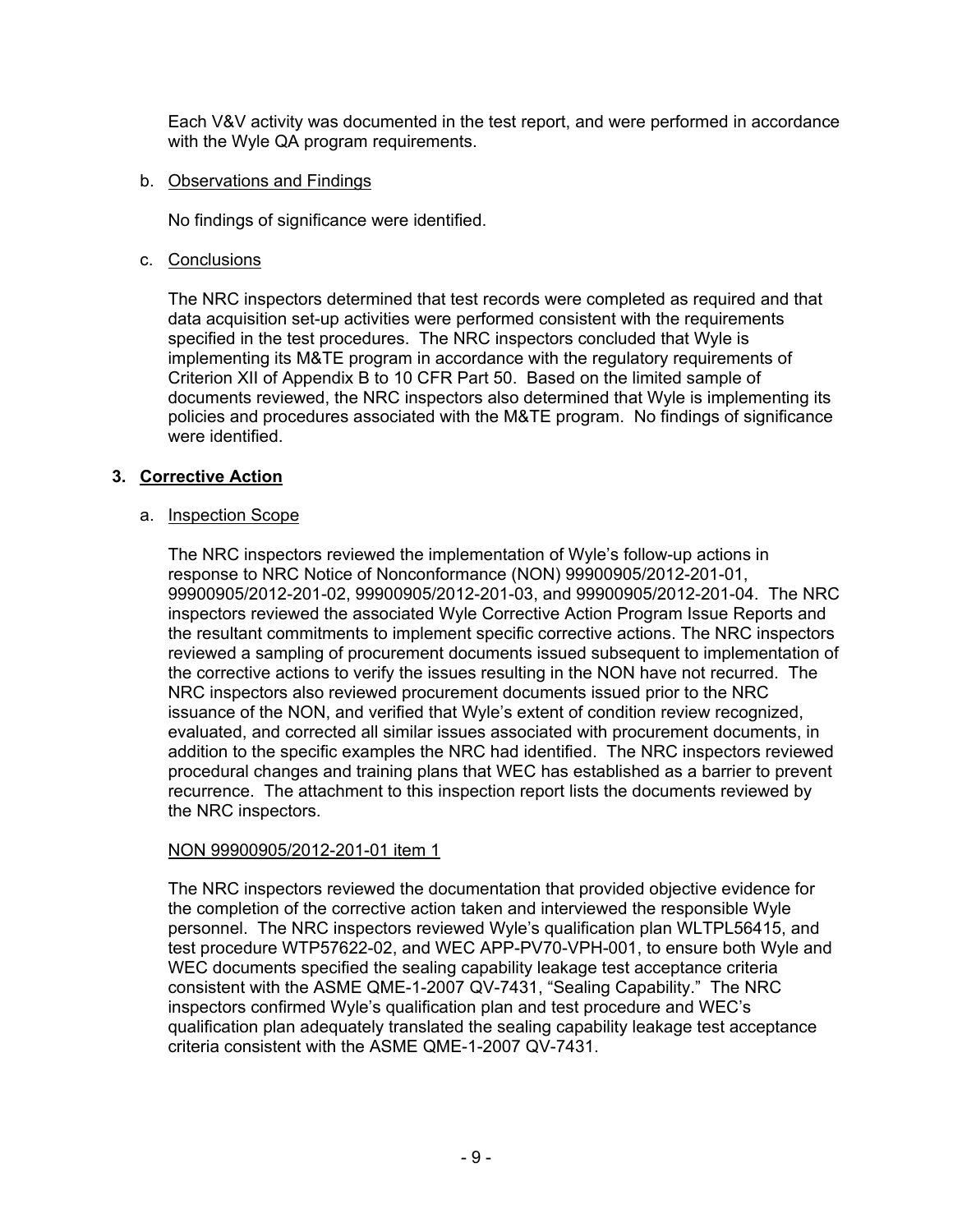## NON 99900905/2012-201-01 item 2

The NRC inspectors reviewed the documentation that provided objective evidence for the completion of the corrective action taken and interviewed the responsible Wyle personnel. The NRC inspectors reviewed Wyle's Test Report WLTR57873-6, "Test Report for QME-1 Testing on an 8" Class 1530# Globe Valve for Flowserve," Revision 0, dated March 20, 2013. The test report described the testing of the 8-inch flow-over-the-seat balanced globe valves using partial stroke segments for tests under steam conditions and water conditions. In the opening direction, the valve was tested from fully closed to 35% open to identify the maximum thrust in the open direction. After this initial partial stroke, Wyle conducted additional partial strokes until the valve was fully open. For both the steam and water tests, the test data indicated that the maximum thrust was achieved early during the opening stroke, and the required thrust had decreased significantly prior to reaching the 35% open position.

The NRC inspectors observed that Wyle had justified the use of a partial open stroke to determine the valve factor for the opening stroke of these 8-inch flow-over-the-seat balanced globe valves. For the closing stroke, the fluid flow assisted in closing the valve for both the steam and water tests. The test data indicated that the required thrust levels were low because of the flow assistance during the closing stroke. As a result, the NRC inspectors found that Wyle provided adequate justification for the use of partial stroke segments for the flow testing of the 8-inch flow-over-the-seat balanced globe valves. Although Wyle's response to the NON referenced experience with typical gate or globe valves during GL 89-10 testing, the team indicated to Wyle personnel during the inspection that valve testing experience has revealed significant differences in valve performance based on the valve type and its operating conditions. Therefore, the NRC inspectors noted to Wyle that gate valves or other design globe valves will require specific justification for the use of partial stroke testing because valve design and the flow application can have a significant impact on the performance of the valve during opening and closing strokes.

## NON 99900905/2012-201-02

The NRC inspectors reviewed the documentation that provided objective evidence for the completion of the corrective action taken and interviewed the responsible Wyle personnel. The NRC inspectors determined that Wyle appropriately trained their staff and revised procedure QD III-3 to include the software dedication improvements as discussed in their reply. The NRC inspectors reviewed Wyle's V&V package for DADiSP2002 software, "Dedication Report for DADiSP 6.5 Builds 04 and 05." The dedication report documented the safety function, identification of critical functions and calculations to be verified, methods to be used to perform the verification, and alternate calculations to verify the DADiSP2002 software calculations produce equivalent results and the technical evaluation. Additionally, as part of the DADiSP2002 software dedication, Wyle documented the QA acceptance, receipt, and installation of DADiSP2002 software.

## NON 99900905/2012-201-03

The NRC inspectors reviewed the documentation that provided objective evidence for the completion of the corrective action taken and interviewed the responsible Wyle personnel. The NRC inspectors reviewed Wyle's QD III-3, and noted that Revision H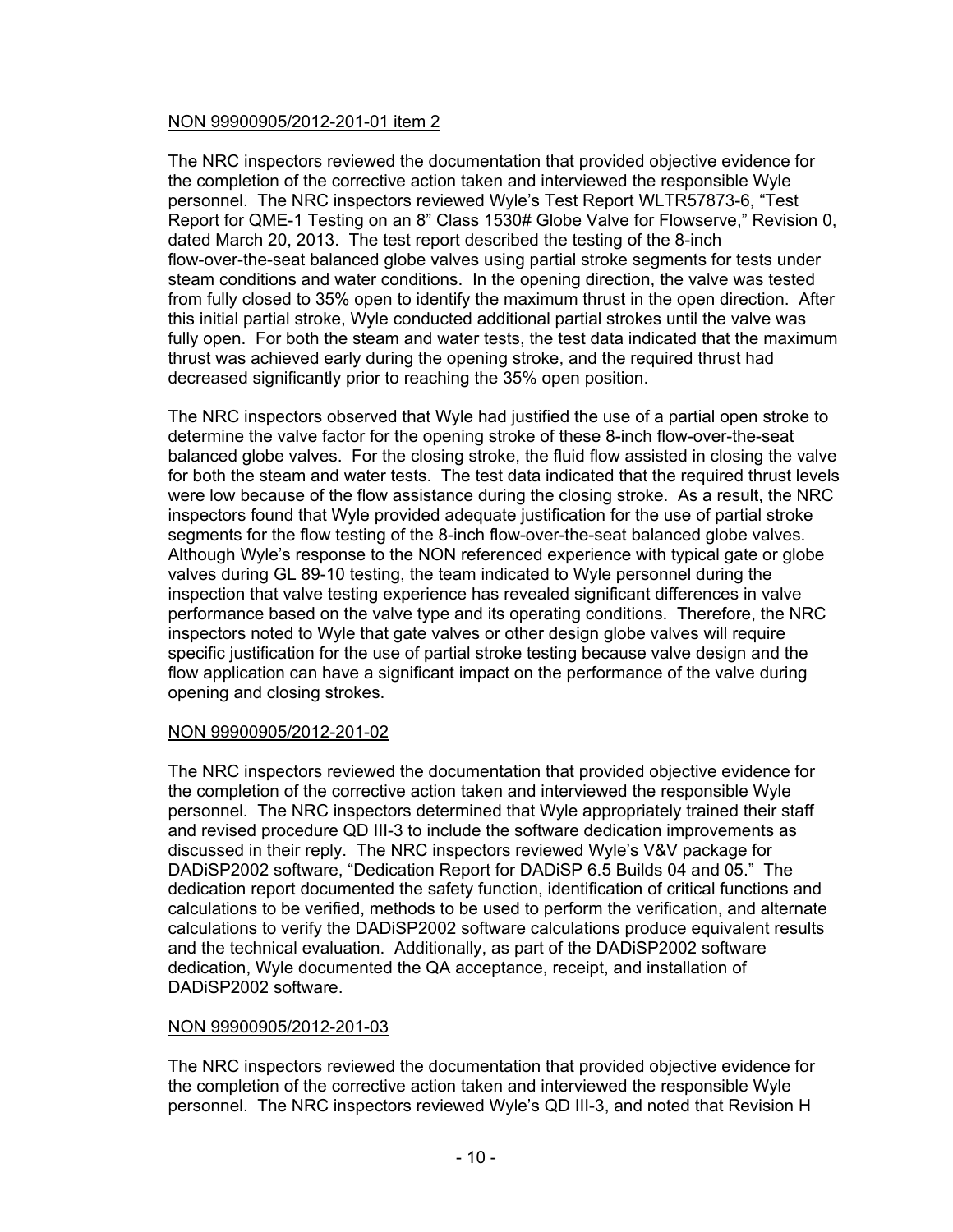now includes the use of form WH-1641 (or equivalent). The NRC inspectors reviewed the two calculations contained in test report No. WTRP57428, "PWR Owners Group Jet Impingement Testing from A 2" Nozzle," dated March 1, 2012, which were the subject of this nonconformance. The NRC inspectors determined that Wyle's dedication of DADiSP software adequately demonstrated the validity of both calculations. Specifically, the NRC inspectors determined that the functions used for both calculations were verified through alternate calculation methods during the verification and DADiSP validation.

## NON 99900905/2012-201-04

The NRC inspectors reviewed the documentation that provided objective evidence for the completion of the corrective action taken and interviewed the responsible Wyle personnel. The NRC inspectors reviewed Wyle test report WLTR57873-6, that discusses uncertainties during testing of the 8-inch balanced globe valves. Wyle determined the combined uncertainty of the valve factor based on the uncertainties for thrust measurement, packing load, pressure measurements, and its data acquisition system. The NRC inspectors found that Wyle had evaluated the uncertainties of the valve parameters determined during valve flow tests and had included the uncertainties in its recommended valve factor in the example calculation provided for the 8-inch globe valves.

## b. Observations and Findings

No findings of significance were identified.

c. Conclusion

The NRC inspectors concluded that Wyle is implementing its corrective action program in accordance with the regulatory requirements of Criterion XVI of Appendix B to 10 CFR Part 50. Based on the limited sample of documents reviewed, the NRC inspectors also determined that Wyle is implementing its policies and procedures associated with the CAR program. The NRC inspection team determined that Wyle's corrective actions with respect to the above NONs were adequate to address the previously identified findings. No findings of significance were identified.

# 4. **Training and Qualification of Personnel**

## a. Inspection Scope

The NRC inspectors reviewed various policies, implementing procedures, and records that govern Wyle's training and qualification to verify compliance with Criterion II, "Quality Assurance Program," of Appendix B, "Quality Assurance Program Criteria for Nuclear Power Plants and Fuel Reprocessing Plants," to 10 CFR Part 50, "Domestic Licensing of Production and Utilization Facilities." Wyle's QD II-2, "Engineering, Verification, Quality Assurance, and Testing Personnel Qualification Program," Revision J, effective December 15, 2009, describes the training and qualification requirements for Wyle personnel.

The NRC inspectors verified that Wyle has programs in place to address the training and qualification of personnel performing activities that affect quality. The programs include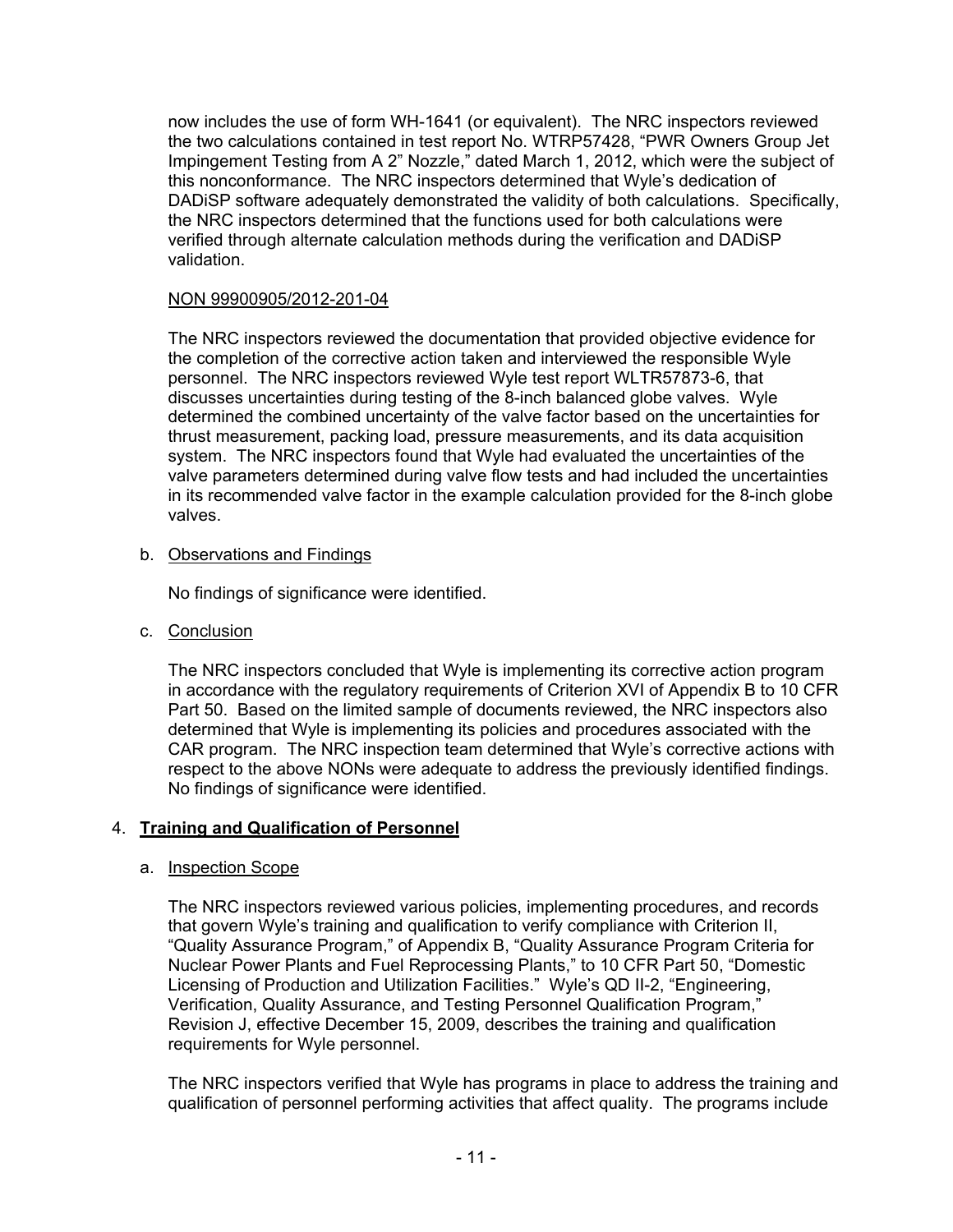procedures that incorporate appropriate training and qualification practices. The NRC inspectors reviewed qualification records for a sample for 5 Wyle employees who were involved in the functional qualification testing of squib valves. The NRC inspectors confirmed the qualification records included the necessary education, on-the-job training, examinations and annual vision examination for specific method and Level for which the individual was qualified, and that the records were current.

### b. Observations and Findings

No findings of significance were identified.

### c. Conclusions

The NRC inspectors concluded that Wyle is implementing its training and qualification program in accordance with Criterion II of Appendix B to 10 CFR Part 50. Based on the limited sample of documents reviewed, the NRC inspectors also determined that Wyle is implementing its policies and procedures associated with its training and qualification programs. No findings of significance were identified.

## 5. **Exit Meeting**

On December 12, 2013, the NRC inspectors presented their inspection scope and findings during an exit meeting with Mr. Keith Wilson, Wyle Eastern Operations Vice President, and Wyle management and engineering personnel.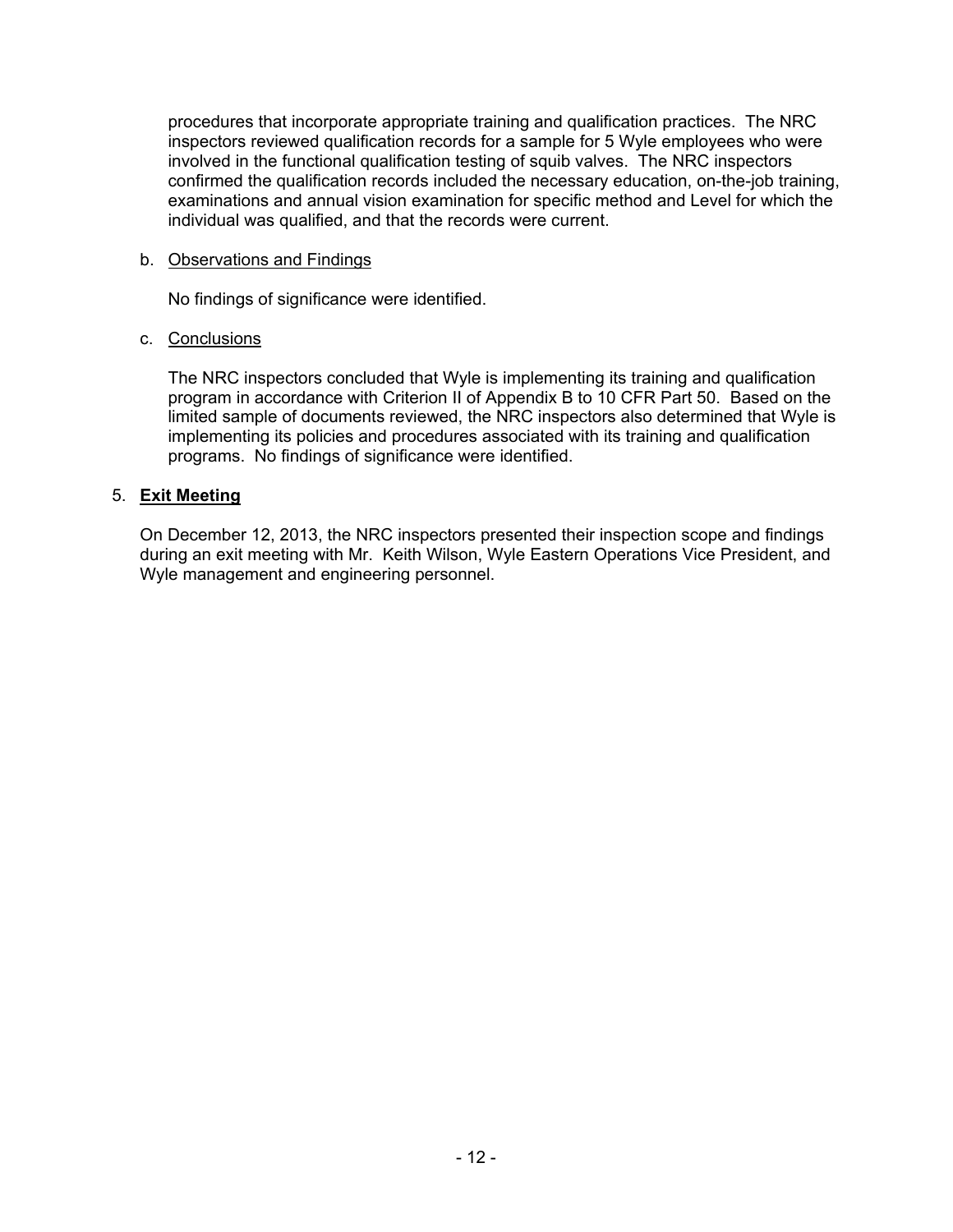# *ATTACHMENT*

## 1. ENTRANCE/EXIT MEETING ATTENDEES AND INDIVIDUALS INTERVIEWED

| <b>Name</b>                     | <b>Title</b>                                                       | <b>Affiliation</b> | <b>Entrance</b> | <b>Exit</b>  | <b>Interviewed</b> |
|---------------------------------|--------------------------------------------------------------------|--------------------|-----------------|--------------|--------------------|
| Tom Brewington                  | Sr. Director, Nuclear                                              | Wyle               | X               | X            |                    |
| <b>Keith Wilson</b>             | <b>Vice President</b><br>Testing &<br><b>Engineering East</b>      | Wyle               | X               | X            |                    |
| E. Reilly Schum                 | Engineering<br>Manager, EQ and<br><b>TPQ</b>                       | Wyle               | $\mathsf{X}$    | X            |                    |
| Greg Mason                      | Manager, Nuclear<br><b>Business</b><br>Development                 | Wyle               | X               | $\mathsf{X}$ |                    |
| <b>Rick Davis</b>               | <b>Quality Assurance</b><br>/Safety Manager                        | Wyle               | X               | X            | X                  |
| Steven M. Felice                | <b>Calibration Manager</b>                                         | Wyle               |                 |              | X.                 |
| <b>Brenda Morse</b>             | <b>Quality Assurance</b><br><b>Technician/Level III</b>            | Wyle               |                 |              | $\mathsf{X}$       |
| John B. Hardy, PE               | Sr. Instrumentation<br>and Controls<br>Engineer                    | Wyle               | $\mathsf{X}$    | X            | X                  |
| Serge M'Sadoques                | Sr. Project Engineer,<br><b>Nuclear Testing</b><br><b>Services</b> | Wyle               | X               | X            | X                  |
| Ralph D. Yeardley,<br><b>PE</b> | Sr. Principal<br>Engineer, Nuclear<br><b>Testing Services</b>      | Wyle               | X               | X            | X                  |
| Ronald P. Wessel                | Principal Engineer,<br>AP 1000 Licensing                           | <b>WEC</b>         | $\mathsf{X}$    | $\mathsf{X}$ | X                  |
| Raju B. Patel                   | <b>Inspection Team</b><br>Leader                                   | <b>NRC</b>         | X               | $\mathsf{X}$ |                    |
| <b>Thomas Scarbrough</b>        | Senior Mechanical<br>Engineer                                      | <b>NRC</b>         |                 | $\mathsf{X}$ |                    |
| Tim Steadham                    | Inspector                                                          | <b>NRC</b>         | X               | X            |                    |

# 2. INSPECTION PROCEDURES USED

- Inspection Manual Chapter (ICM) 2507, "Construction Inspection Program Vendor Inspections," dated October 3, 2013
- IP 35034, "Design Certification Testing Inspection," dated January 27, 2010
- IP 43002, "Routine Inspections of Nuclear Vendors," dated July 15, 2013
- IP 65001.E, "Inspection of the ITAAC-Related Qualification Program," dated August 19, 2008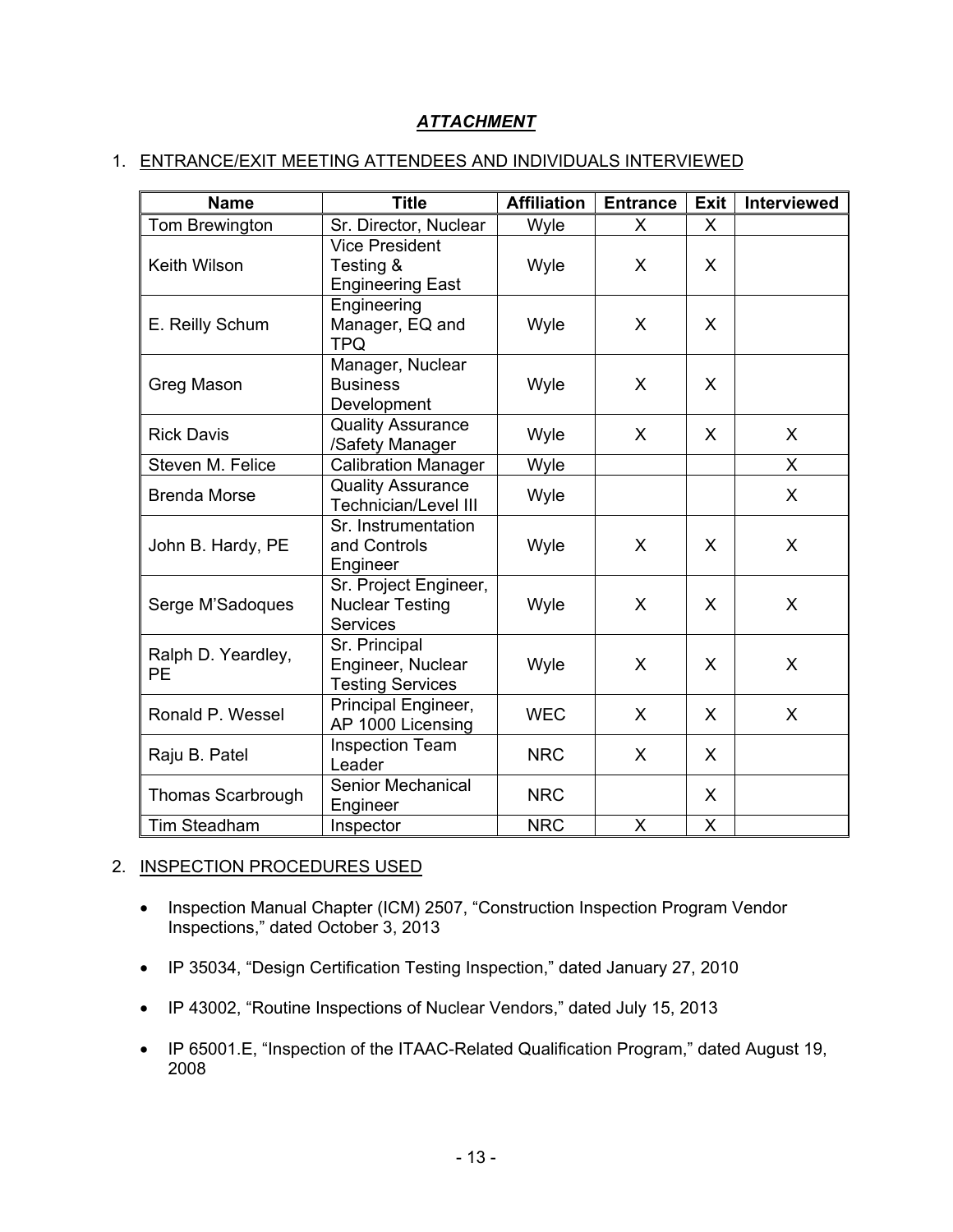# 3. LIST OF ITEMS OPENED, CLOSED, AND DISCUSSED

| <b>Item Number</b>   | <b>Status</b> | <b>Type</b> | <b>Description</b>   | <b>Applicable</b><br><b>Inspections, Tests,</b><br>Analyses, and<br><b>Acceptance Criteria</b><br>(ITAAC) from AP1000<br><b>Design Control</b><br>Document, Tier 1,<br><b>Revision 19</b> |
|----------------------|---------------|-------------|----------------------|-------------------------------------------------------------------------------------------------------------------------------------------------------------------------------------------|
| 99900905/2009-201-01 | Closed        | <b>NON</b>  | <b>Criterion XII</b> | N/A                                                                                                                                                                                       |
| 99900905/2012-201-01 | Closed        | <b>NON</b>  | <b>Criterion XI</b>  | Example 2 Only<br>2.1.2.12a.i,<br>2.2.2.11a.i<br>2.3.2.11a.i<br>2.3.6.12a.i.                                                                                                              |
| 99900905/2012-201-02 | Closed        | <b>NON</b>  | <b>Criterion VII</b> | N/A                                                                                                                                                                                       |
| 99900905/2012-201-03 | Closed        | <b>NON</b>  | <b>Criterion III</b> | N/A                                                                                                                                                                                       |
| 99900905/2012-201-04 | Closed        | <b>NON</b>  | Criterion III        | 2.1.2.12a.i.<br>2.2.2.11a.i<br>2.3.2.11a.i<br>2.3.6.12a.i.                                                                                                                                |

# 4. INSPECTIONS, TESTS, ANALYSES, AND ACCEPTANCE CRITERIA

The U.S. Nuclear Regulatory Commission (NRC) inspectors identified the following inspections, tests, analyses, and acceptance criteria (ITAAC) related to components being tested by Wyle. At the time of the inspection, Wyle was involved in functional qualification testing of the 14-inch squib valves in the  $4<sup>th</sup>$  stage of the automatic depressurization system (ADS) for the AP1000 reactor design. For the ITAAC listed below, the NRC inspectors reviewed Wyle's quality assurance controls in the areas test control, control of measuring and test equipment, and corrective actions. The ITAAC's design commitment referenced below are for future use by the NRC staff during the ITAAC closure process; the listing of these ITAAC design commitments does not constitute that they have been met and/or closed. The NRC inspectors did not identify any findings associated with the ITAAC identified below.

Based on the preliminary test results and observations, the NRC inspectors determined that the 67 in<sup>2</sup> flow area requirements for the 4<sup>th</sup> stage ADS squib valves specified in ITAAC 2.1.2.8d.iii cannot be satisfied without further analysis.

| <b>ITAAC</b>         | <b>Design Commitment</b>                                                                                                                                                    | <b>Acceptance Criteria</b>                                                                                                                 |
|----------------------|-----------------------------------------------------------------------------------------------------------------------------------------------------------------------------|--------------------------------------------------------------------------------------------------------------------------------------------|
| 2.1.2.8d.iii         | 8.d) The RCS provides automatic                                                                                                                                             | The flow area through each fourth-                                                                                                         |
| (34)                 | depressurization during design basis<br>events.                                                                                                                             | stage ADS valve is $\geq 67$ inch <sup>2</sup>                                                                                             |
| 2.1.2.12a.iv<br>(56) | 12.a) The automatic<br>depressurization valves identified in<br>Table 2.1.2-1 perform an active<br>safety-related function to change<br>position as indicated in the table. | A test report exists and concludes<br>that each squib valve changes<br>position as indicated in Table 2.1.2.-<br>1 under design conditions |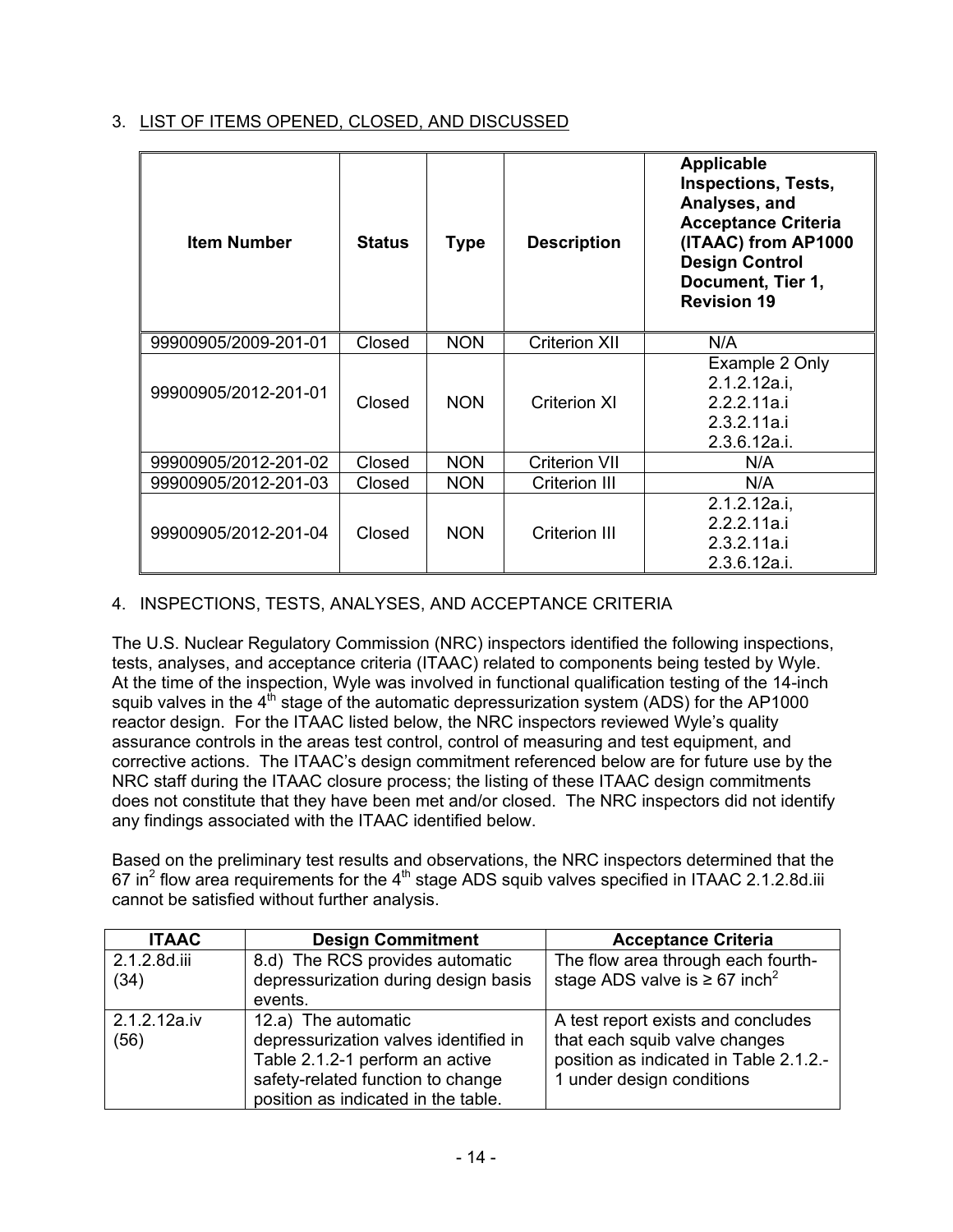# 5. Documents Reviewed

## Specifications, Test Plans, Procedures, and Drawings

- Wyle Quality Assurance (QA) Manual, Revision 3, dated March 31, 2009
- Section 16, "Corrective Action," of Wyle QA Manual, Revision 3, effective March 31, 2009
- Quality Directive (QD) II-2, "Engineering, Verification, Quality Assurance, and Testing Personnel Qualification Program," Revision J, effective December 15, 2009
- QD III-3, "Software Development and Configuration Control," Revision H, dated October 18, 2012
- QD V-1, "Instructions, Procedures, and Certification Reports," effective June 8, 2012
- QD XI-1, "Test Control Program," Revision M, effective June 18, 2012
- QD XII-1, "Control of Measuring and Testing Equipment," Revision S, effective October 25, 2013
- QD XIV-1, "Receiving Inspection," Revision J, dated August 8, 2012
- QD XV-2, "Notice of Anomaly," Revision G, effective March 31, 2009
- QD XVI-1, "Corrective Action Program," Revision F, effective March 31, 2009
- Wyle Nuclear Environmental Qualification Engineering Procedure -409, "The Wyle Third Party Qualification/Dedication Process," Revision H, effective February 9, 2011
- Wyle Qualification Plan, WLTPL56415, "Qualification Plan for QME-1-2007 Qualification 8" & 14" Squib Valve for Westinghouse Electric Company," Revision A, dated July 29, 2013
- Wyle Test Procedure, WTP57622-02, "QME-1 Testing of an 14"-2500# Squib Valve," Revision A, dated December 4, 2013
- Appendix G, "Sealing Capability," to Wyle Test Procedure WTPR57622-01 for 14-inch Squib Valve Sealing Test, Rev A, dated December 4, 2013
- Westinghouse Electric Corporation (WEC) APP-GW-G1-002, "AP1000 Plant Equipment Qualification Methodology," Revision 3, dated March 26, 2012
- WEC APP-GW-VP-010, "Equipment Qualification Methodology and Documentation Requirements for AP1000 Safety-Related Valves and Valve Appurtenances," Revision 2, dated April 2010
- WEC APP-PV70-VPH-001, "AP1000 Squib Valve Equipment Qualification Test Plan," Revision 3, dated October 10, 2013
- WEC Design Specification APP-PV70-Z0-001, "Squib (Pyrotechnic Actuated) Valves, ASME Boiler and Pressure Vessel Code, Section III Class 1," Revision 5, dated July 26, 2013
- WEC Data Sheet APP-PV70-Z0R-001, "PV70 Squib (Pyrotechnic Actuated) Valves, ASME Section III Class 1, Data Sheet Report," Revision 7, dated June 1, 2012
- WEC APP-PV70-Z0Y-001, "Plant and System Transients Applicable to PV70 Valves," Revision 1, dated August 1, 2011
- WEC APP-GW-GD-013, "AP1000 Standard Drawing Format for Squib (Pyrotechnic Actuated) Valves," Revision 1, dated October 15, 2010
- WEC APP-PVK-V6-002, "14" Squib Valve Class 2500 Weld Neck Flange," Revision 0, dated November 15, 2010
- WEC APP-PV70-V0-001, "14-inch Squib (Pyrotechnic Actuated) Valve Envelope Drawing," Revision 4, dated March 5, 2012
- WEC APP-PV98-Z0-001, "Pyrotechnic Actuator for ASME Boiler and Pressure Vessel Code, Section III Class 1 Squib Valves (PV79)," Revision 1, dated March 30, 2011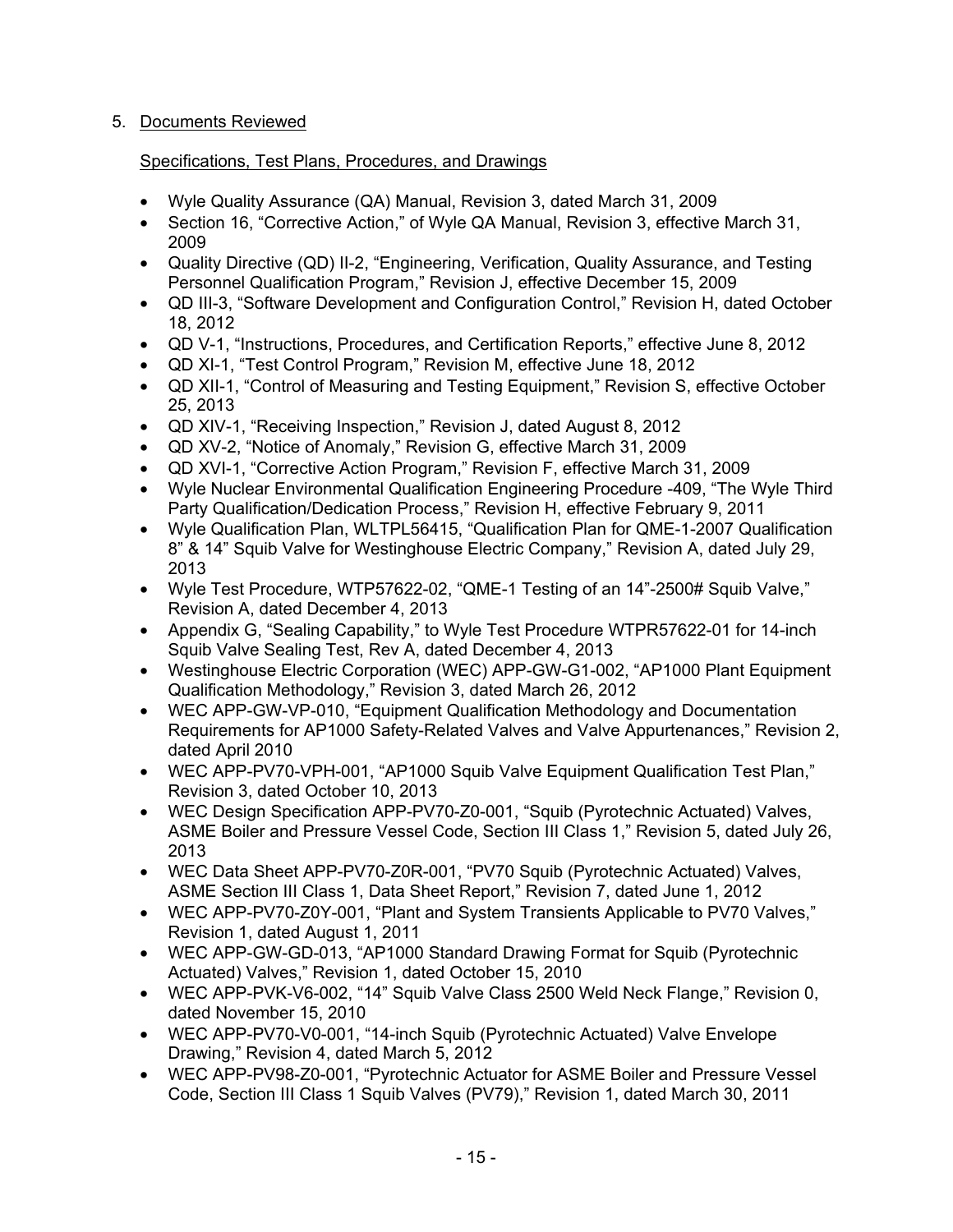- WEC APP-PV70-V2-001, "Squib Valve Connector Assembly," Revision 2, dated May 17, 2013
- SPX Drawing for "14-inch ADS Squib Valve Cartridge Housing Assembly," Revision 9, dated June 7, 2011

# Purchase Orders

• WEC Purchase Order 4500312821 ASME QME-1 testing of AP1000 Squib Valve (PV70), Change Notices 1 to 8 dated December 3, 2013

## Calibration Certificates

- Certificate No. 01585:13766641120, Omega Thermocouple Probe, M&TE ID 01585, TC-A2, dated April 22, 2013, due April 22, 2014
- Fluke Calibration Certificate for SPRT, Fluke/Hart Scientific 5699-S PRT Probe, M&TE ID 04863, S/N 0475, dated February 08, 2011, due February 08, 2014
- Certificate No. 02725:1378906750, Omega Thermocouple Probe, M&TE ID 02725, TC-A5, dated September 11, 2013, due September 11, 2014
- Certificate No. 02727:1378907659, Omega Thermocouple Probe, M&TE ID 02727, TC-A4, dated September 11, 2013, due September 11, 2014
- Certificate No. 0350:1377696079, Omega Thermocouple Probe, M&TE ID 03501, TC-A3, dated August 28, 2013, due August 28, 2014,
- Certificate No. 04592:137888093, Hart Scientific Calibrator, M&TE ID 04592, dated September 11, 2013, due September 11, 2014
- Certificate No. 01442:1331719490, Fluke Current Clamp, M&TE ID 01442, dated October 11, 2013, due April 9, 2014
- Certificate No. 01555:1335254341, Honeywell Pressure Transducer, M&TE ID 01555, dated November 21, 2013, due November 21, 2014
- Certificate No. 01556:1335254341, Honeywell Pressure Transducer, M&TE ID 01556, dated October 24, 2013, due April 24, 2014
- Certificate No. 01572:1342690486, Honeywell Pressure Transducer, M&TE ID 01572, dated August 29, 2013, due March 1, 2014
- Certificate No. 02340:1334748473, Sensotec Pressure Transducer, M&TE ID 02340, dated December 3, 2013, due June 3, 2014
- Certificate No. 117167:1317711213, Optim Input Card, M&TE ID 117167, dated August 8, 2013, due August 8, 2014
- Certificate No. 117168:1317711213, Optim Input Card, M&TE ID 117168, dated August 8, 2013, due August 8, 2014
- Certificate No. 117169:1317711213, Optim Input Card, M&TE ID 117169, dated August 8, 2013, due August 8, 2014
- Certificate No. 117170:1317711213, Optim Input Card, M&TE ID 117170, dated August 8, 2013, due August 8, 2014
- Certificate No. 117171:1317711001, Optim Input Card, M&TE ID 117171, dated August 8, 2013, due August 8, 2014
- Certificate No. 117172:1317711213, Optim Input Card, M&TE ID 117172, dated August 8, 2013, due August 8, 2014
- Exelon Power Labs Certificate of Calibration No. 0010775891 for WEC Squib Firing System, M&TE ID No. 1096, Model No. 4006, dated September 12, 2013, due September 12, 2014